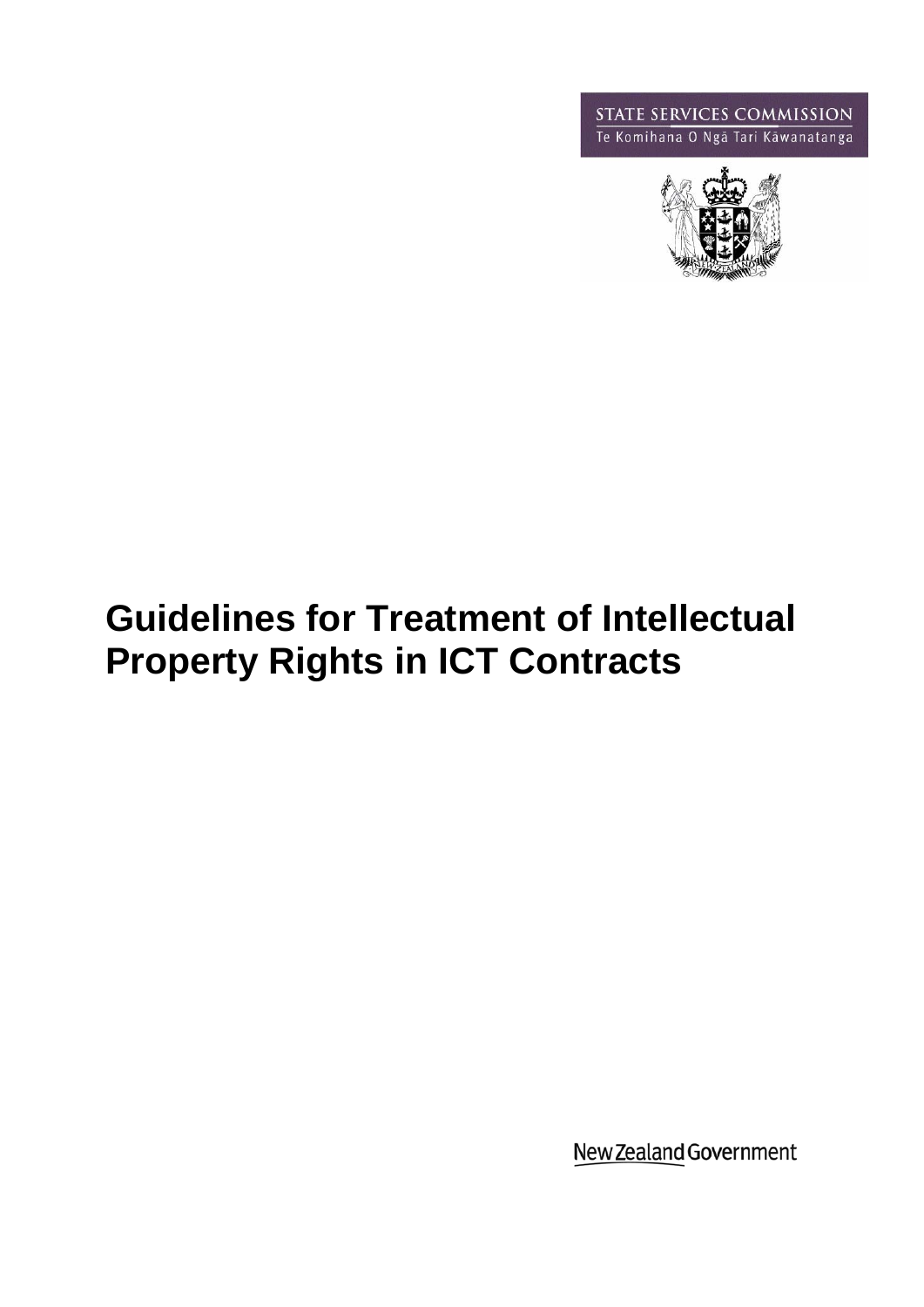State Services Commission PO Box 329 Wellington

January 2008 ISBN: 978-0-478-30323-0 Crown copyright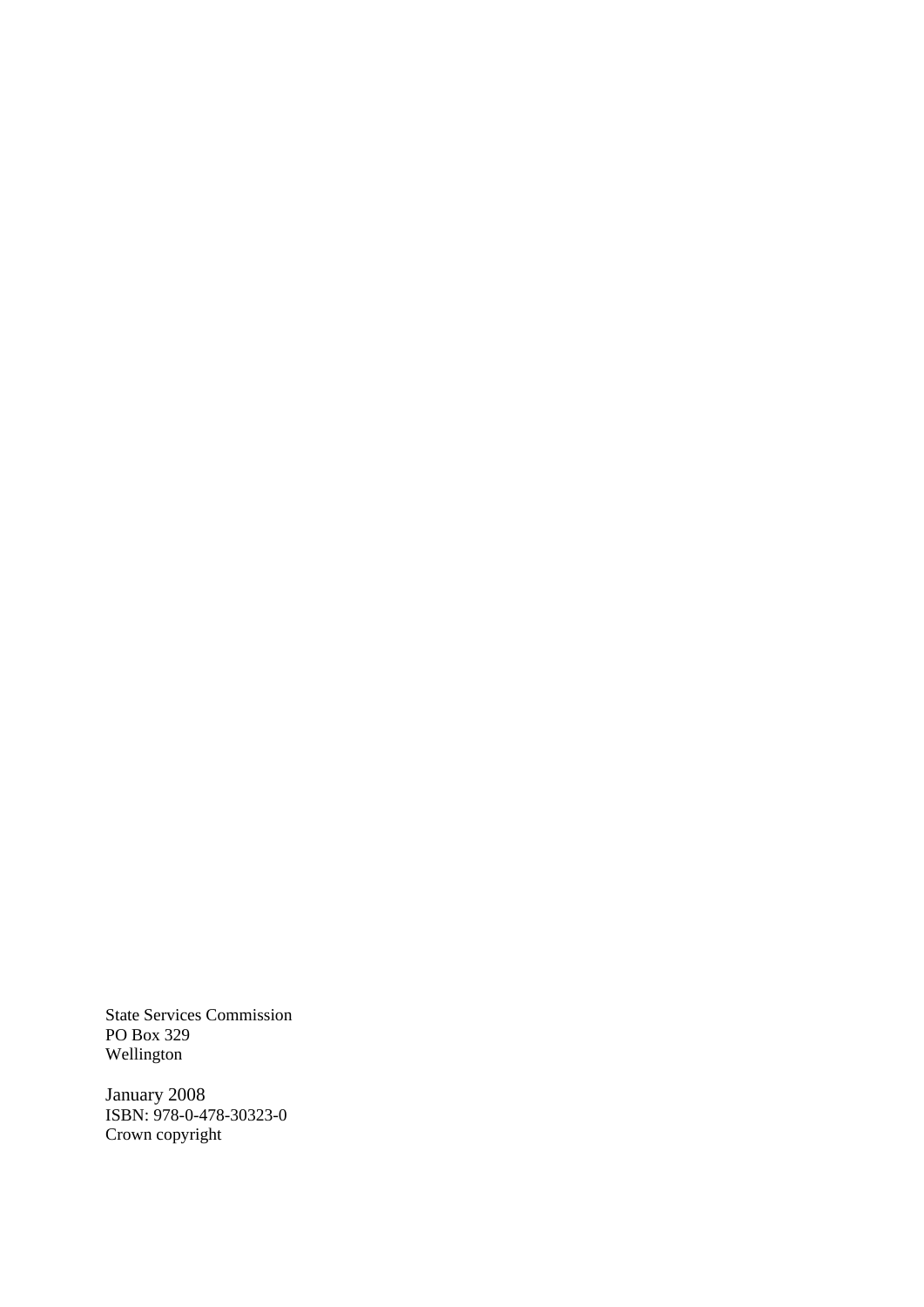## **Table of Contents**

| Decision process and considerations for determining the ownership and |  |
|-----------------------------------------------------------------------|--|
|                                                                       |  |
|                                                                       |  |
|                                                                       |  |
|                                                                       |  |
| Commercialisation of existing, government-owned IPR 18                |  |
|                                                                       |  |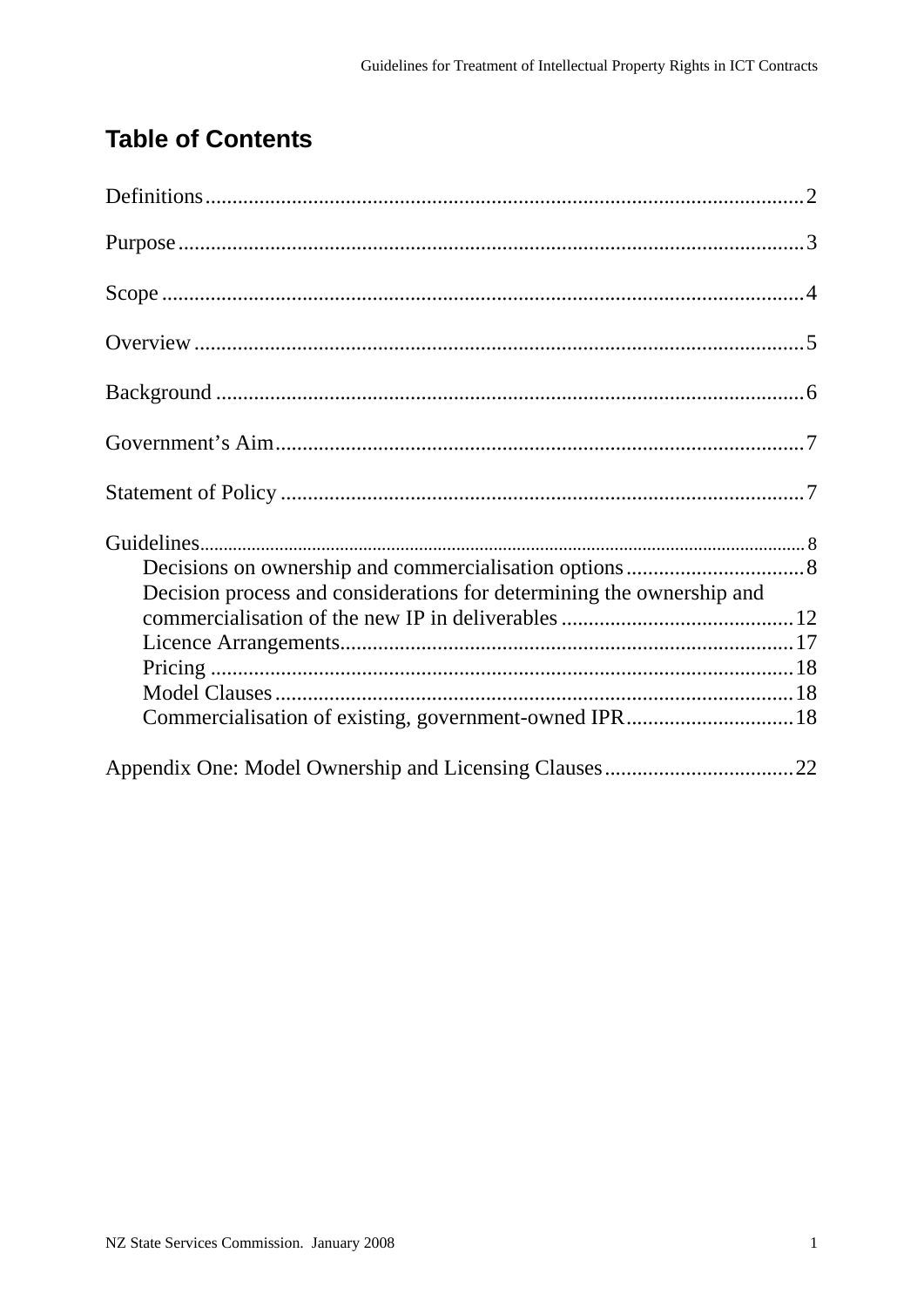## **Definitions**

In these Guidelines, unless the context indicates otherwise:

**Commercialisation**, in relation to new IP in deliverables, means the commercial exploitation of that IP for financial or like gain.

**Customer Agency** means a State Services agency that is the customer engaging in an ICT contract with a supplier.

**ICT** means Information and Communication Technologies: the use of electronic devices and applications to convert, store, protect, process, transmit, share and/or retrieve information.

**IPR** means Intellectual Property Rights, including copyright, trade marks, registered designs, patents, circuit layouts, data and databases, know-how and all other rights conferred under statute, common law or equity in relation to inventions.

**State Services** means the broad range of organisations that serve as instruments of the Crown in respect of the Government of New Zealand, consisting of:

- all Public Service departments
- other departments that are not part of the Public Service
- all Crown entities (except tertiary education institutions)
- a variety of organisations included in the Government's annual financial statements by virtue of being listed on the Fourth Schedule to the Public Finance Act
- the Reserve Bank of New Zealand.

**Supplier** means a person or organisation that contracts with a State Services agency for the supply of ICT-related services or deliverables.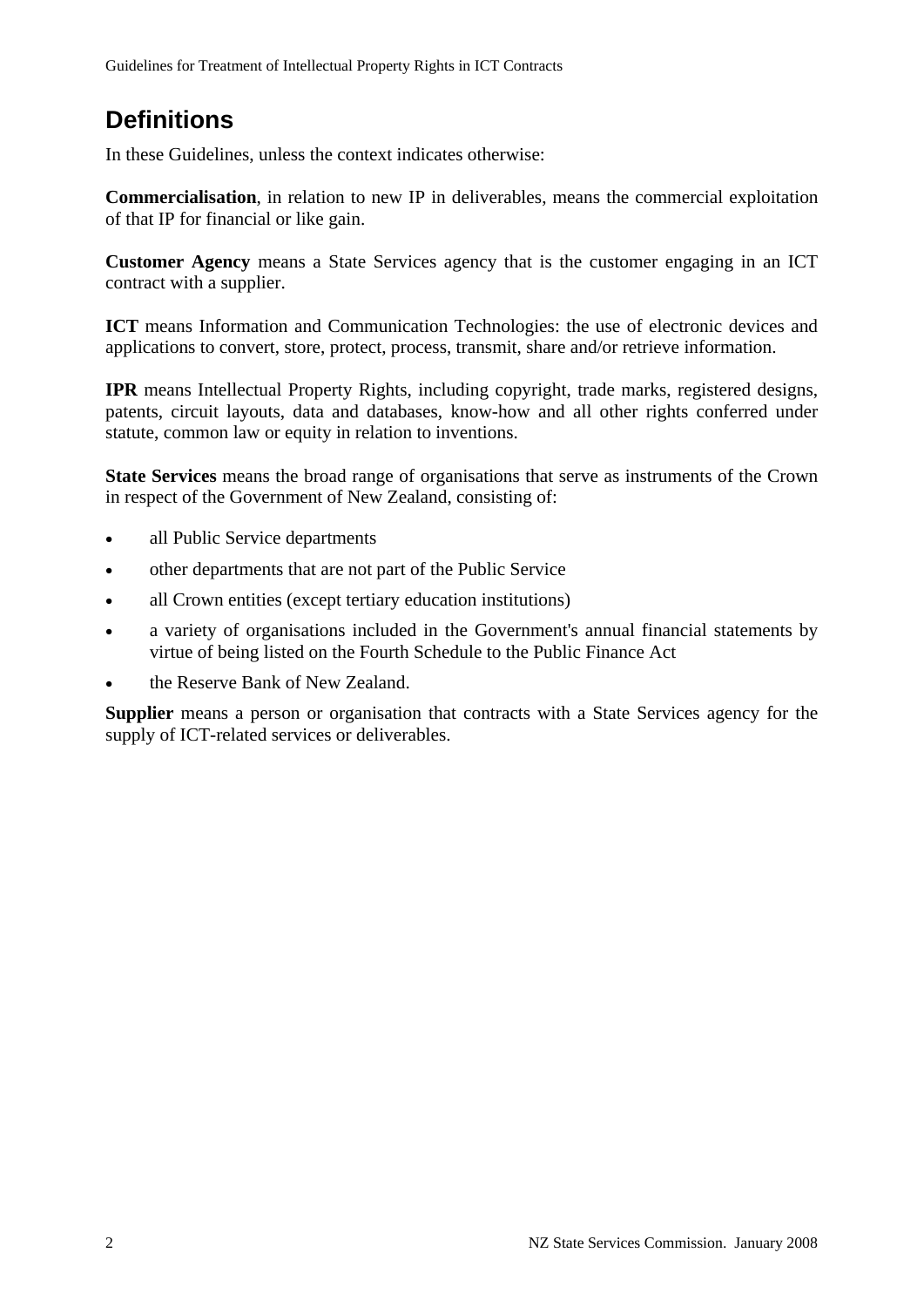## **Purpose of the Guidelines**

These Guidelines set out the Government's approach to the ownership and commercialisation of intellectual property rights (IPR) in State Services agencies' ICT contracts. The Guidelines have been developed in response to requests from agencies to the State Services Commission for advice. The Government considers that these Guidelines will foster the growth, innovation, capability, and sustainability of New Zealand companies within New Zealand and internationally, and will contribute to New Zealand's economic development.

Currently, agencies tend to assume that government ownership of new IP in contract deliverables is the preferred position, often with no consideration given to licensing the supplier to allow commercialisation of that new IP.

These Guidelines specify that only in limited circumstances should the government own and exploit the IP created under a contract. The default position is that the Supplier should own the new IP, with licences being granted to the Customer Agency and all other State Services agencies.

The Guidelines assist agencies to identify when the default position is appropriate or when it may be necessary for the Customer Agency to own the IPR but license the Supplier to commercialise the IP.

Expected benefits of this approach are:

- opportunities for sale of products internationally whilst continuing research and development within New Zealand
- increased competition between suppliers to commercialise the IPR globally
- increased ICT career opportunities for New Zealanders, and
- an attractive industry for skilled migrants to engage in.

A further benefit could also be a strengthening of the relationship between the commercial sector and government. As companies take new commercial products based on government investment in ICT into international markets, the companies should be more motivated to ensure their New Zealand Government customers are strong reference sites.

Commercialisation of IPR by the State Services can also provide benefits, such as:

- potential revenue streams
- return on investment opportunities, and
- opportunities to attract and retain a highly skilled ICT workforce within the State **Services**

However, exploitation of newly created IP is generally not part of their core business activities. They are generally not mandated or resourced to compete with the commercial sector to sell ICT products within government and externally – in particular to international customers. They also do not usually have a purely commercial profit motive, which is a critical element of successful commercialisation.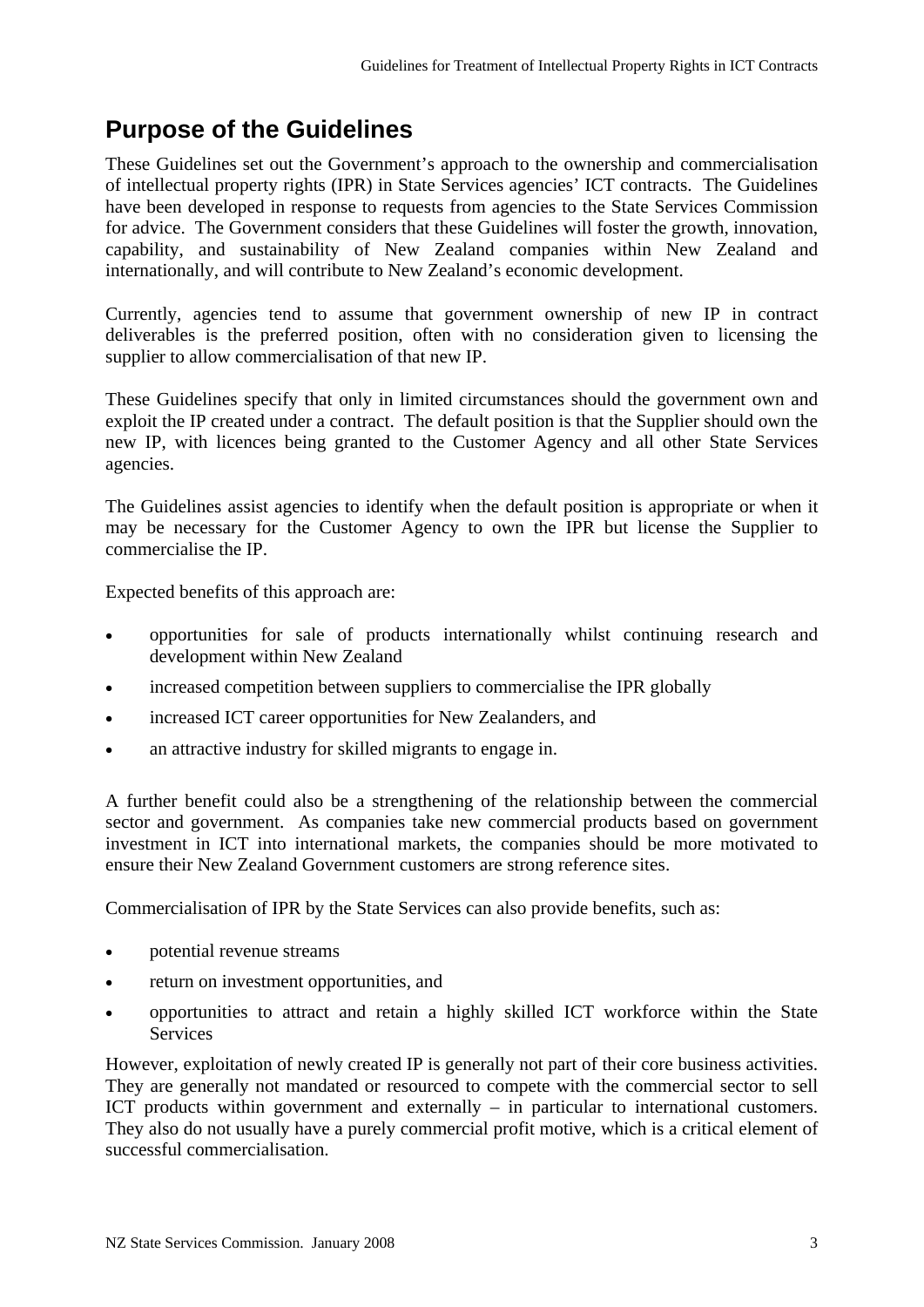Guidelines for Treatment of Intellectual Property Rights in ICT Contracts

The Guidelines are intended to complement existing government advice with IPR implications, including:

| Cabinet Guidelines for Intellectual Property from<br>Public Service Research Contracts, released by<br>Ministry of Research, Science and Technology in<br>2004. | IP in research contract deliverables.                                                                                                                                                                                                                                                    |
|-----------------------------------------------------------------------------------------------------------------------------------------------------------------|------------------------------------------------------------------------------------------------------------------------------------------------------------------------------------------------------------------------------------------------------------------------------------------|
| The Guide to Legal Issues in Using Open Source<br>Software, released by the State Services<br>Commission in May 2006.                                           | Recommendations covering the use of<br>stand-alone open source applications, in-<br>house modification or integration of open<br>source software, using third party<br>developers, and distributing software.<br>These include ownership, licensing and<br>intellectual property rights. |
| <b>Policy Framework for Government-held</b><br>Information.                                                                                                     | Principles relating to ownership of<br>government-held information                                                                                                                                                                                                                       |

The Privacy Act 1993 includes principles relating to the collection, use, and disclosure of information relating to individuals.

## **Scope of the Guidelines**

Typically ICT contracts will be with national or multi-national vendors, external service providers, systems integrators, software developers and sole traders. The services and deliverables may consist of both existing IP and new IP, and new IP can be created through provision of the deliverables as well as through the Supplier's performance of the contract.

These Guidelines are principally concerned with new IP in ICT contracts.

The following matters are not within the scope of the Guidelines:

- IP in packaged software.
- Deliverables from ICT contracts governed by open source licences (such deliverables are covered by *The Guide to Legal Issues in Using Open Source Software*).
- Personal information (regulation of that information is addressed by the Privacy Act 1993).
- Content that could be covered by the *Policy Framework for Government-held Information*.
- IP created by the Supplier in the course of the contract but not forming part of the deliverables.

These Guidelines do not require agencies to renegotiate existing contracts or review their ownership of IPR created prior to the release of these Guidelines. However, there may be other reasons, such as reuse by other agencies or jurisdictions, or unexpected commercialisation opportunities, why an agency would undertake a review, and in such cases they should use the Guidelines in their decision-making.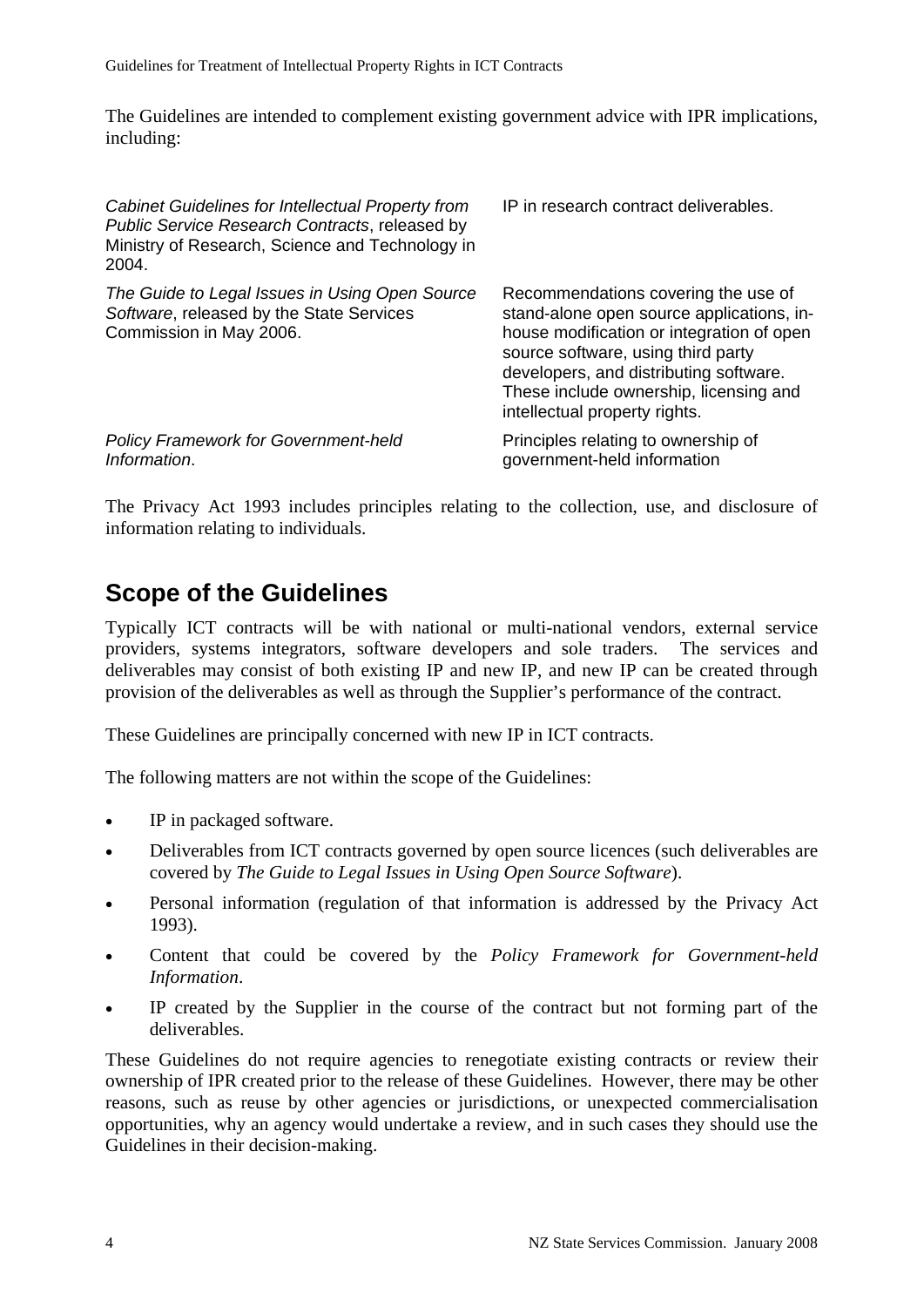## **Overview**

The following diagram provides an overview of the structure and content of these Guidelines.

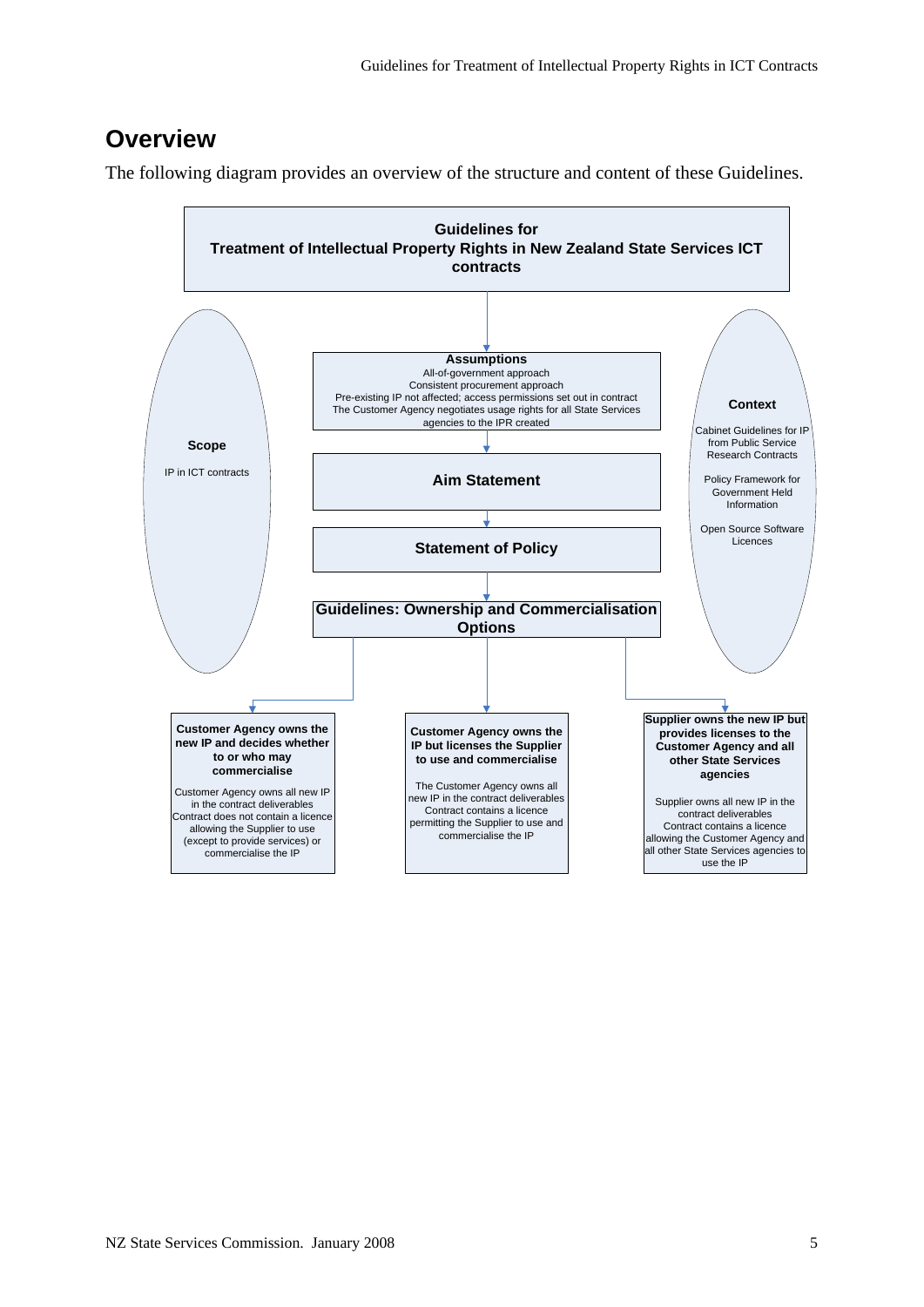## **Background**

Agencies have tended to consider IPR ownership from their own rather than a wider all-ofgovernment perspective, and to adopt an unofficial default position when negotiating ICT contracts that they will own any new IP created. It has been commonly assumed that this approach is cost-effective for government as it would allow usage of the IPR by other agencies at no further cost.

Potential future commercial exploitation of the IP has not been a prime consideration as commercialisation is generally not core government business. However, by owning the IPR, agencies may be both restricting opportunities for the commercial sector and limiting incentives for innovation.

An emerging view in other governments and amongst intellectual property lawyers is that IPR ownership by government is often unnecessary, and that an all-of-government usage licence would be sufficient, except where there are clear security or other all-of-government reasons for retaining ownership. Other countries are recognising that making IPR arising from government-funded ICT contracts more readily available to the commercial sector can be an important economic development tool. While government is a significant customer of the commercial ICT sector, that sector is usually better placed to commercialise new IP. In other words, government is often a major player in the creation of new intellectual property, but rarely seeks to commercialise it.

These ownership and commercialisation guidelines recognise the need to balance economic development drivers with other drivers that are also in the national interest. Just as there will be occasions where supplier ownership of newly created IPR is appropriate, there will be occasions (for example, in matters of national security) where government will want to retain full IPR ownership, regardless of the possible economic development benefits of commercial sector exploitation.

The needs of government as consumer are also recognised. Government, like any other customer, seeks to ensure that ICT infrastructure and applications developed and deployed for it will be supported and maintained to its satisfaction. Government occasionally has concerns about the long-term viability of vendors, or concerns about how the customer-vendor relationship will change over time. These Guidelines anticipate that these concerns can generally be addressed via contractual mechanisms, such as the establishment of a code escrow arrangement.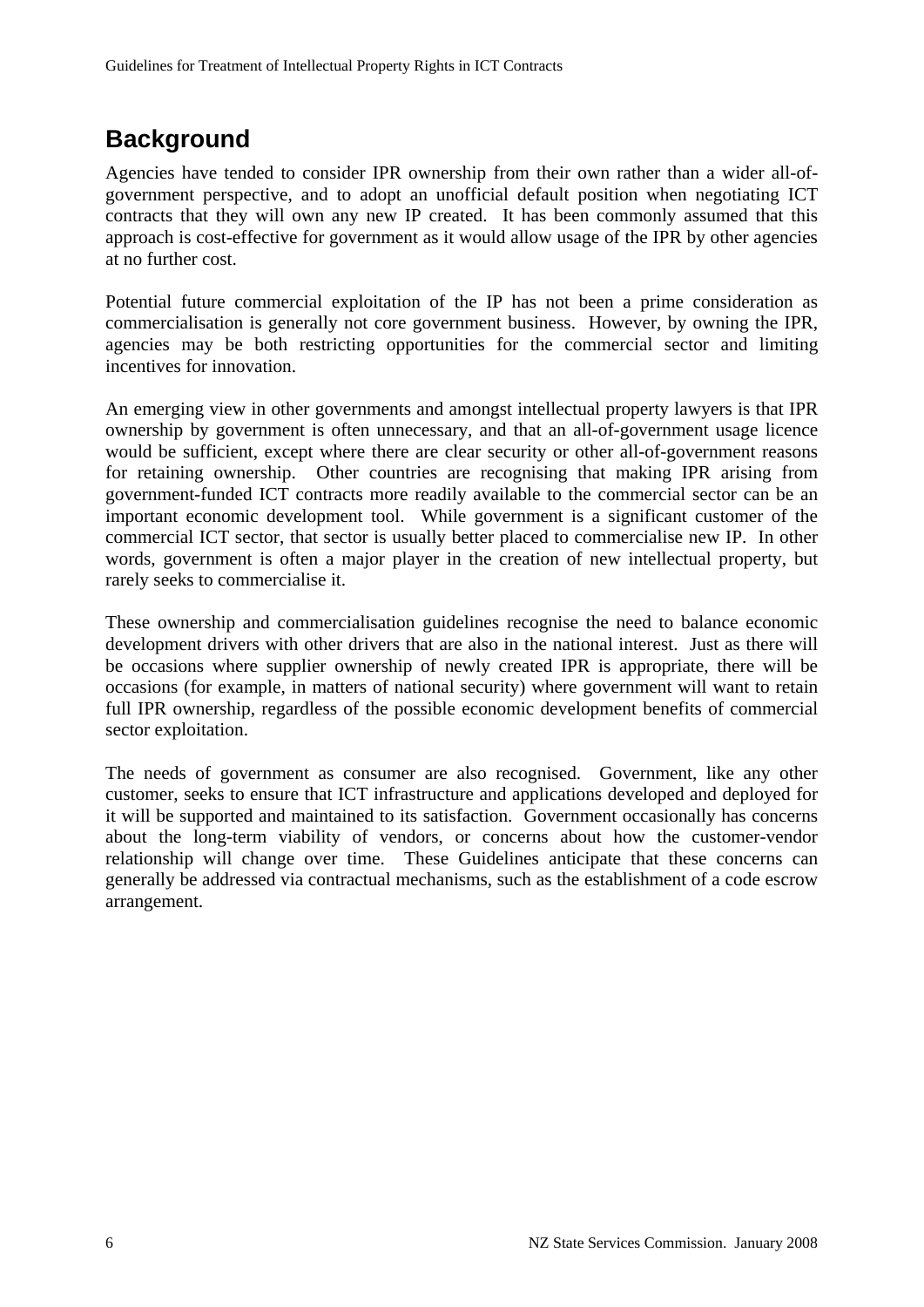## **Government's Aim**

The Government has set goals for achieving economic transformation and sustainable development for New Zealand. The Government sees commercialisation of intellectual property rights (IPR) arising from ICT contracts as an important way to create benefits for New Zealand. Generally, it sees commercialisation of the IPR as best achieved by the commercial sector. The Government wishes to see IPR created under government ICT contracts become more readily available to the commercial sector.

## **Statement of Policy**

Government agencies enter into ICT contracts primarily to receive the deliverables for which they have contracted, and to use those deliverables to carry out government business.

Exploitation of the IPR created, except in specific circumstances, is not a core business activity of government agencies and the commercial sector is usually better positioned and motivated to seek out and take advantage of marketplace opportunities. Only in limited circumstances should the government own and exploit the IPR created under a contract.

At the same time, government agencies must have certainty that they will continue to receive the deliverables for which they have contracted, and that this access continues in perpetuity in their agency and/or across government.

When entering into an ICT contract, agencies should apply the following principles:

- 1. Agencies' decisions about IPR ownership and management should be consistent with the delivery of their core functions and services.
- 2. Generally, commercialisation of newly created IP is best achieved by the commercial sector.
- 3. Agencies should, where possible, make IPR ownership and licensing choices that assist the New Zealand commercial sector to develop and exploit newly created IP.
- 4. Agencies should adopt risk management methodologies when considering the appropriate ownership of newly created IPR to ensure that their level of exposure to risk is acceptable and managed.
- 5. Agencies should address IPR ownership, commercialisation and usage licences during the business case formulation phase of ICT projects, and include them in their project business cases.
- 6. Agencies should document the rationale for their choice of ownership, commercialisation and licensing options.
- 7. Agencies should set out their IPR ownership and commercialisation intention in their tender documentation when approaching the market (e.g. through a Request for Proposal/Tender), providing clarity for suppliers at the earliest stage of a project and potentially reducing the expense and time spent by both parties negotiating ownership of the IPR.
- 8. Agencies should always address IPR ownership and licences in ICT contracts.

9. When ownership of the IPR vests in the Supplier, agencies should consider obtaining a licence to the IPR that allows for use across the State Services.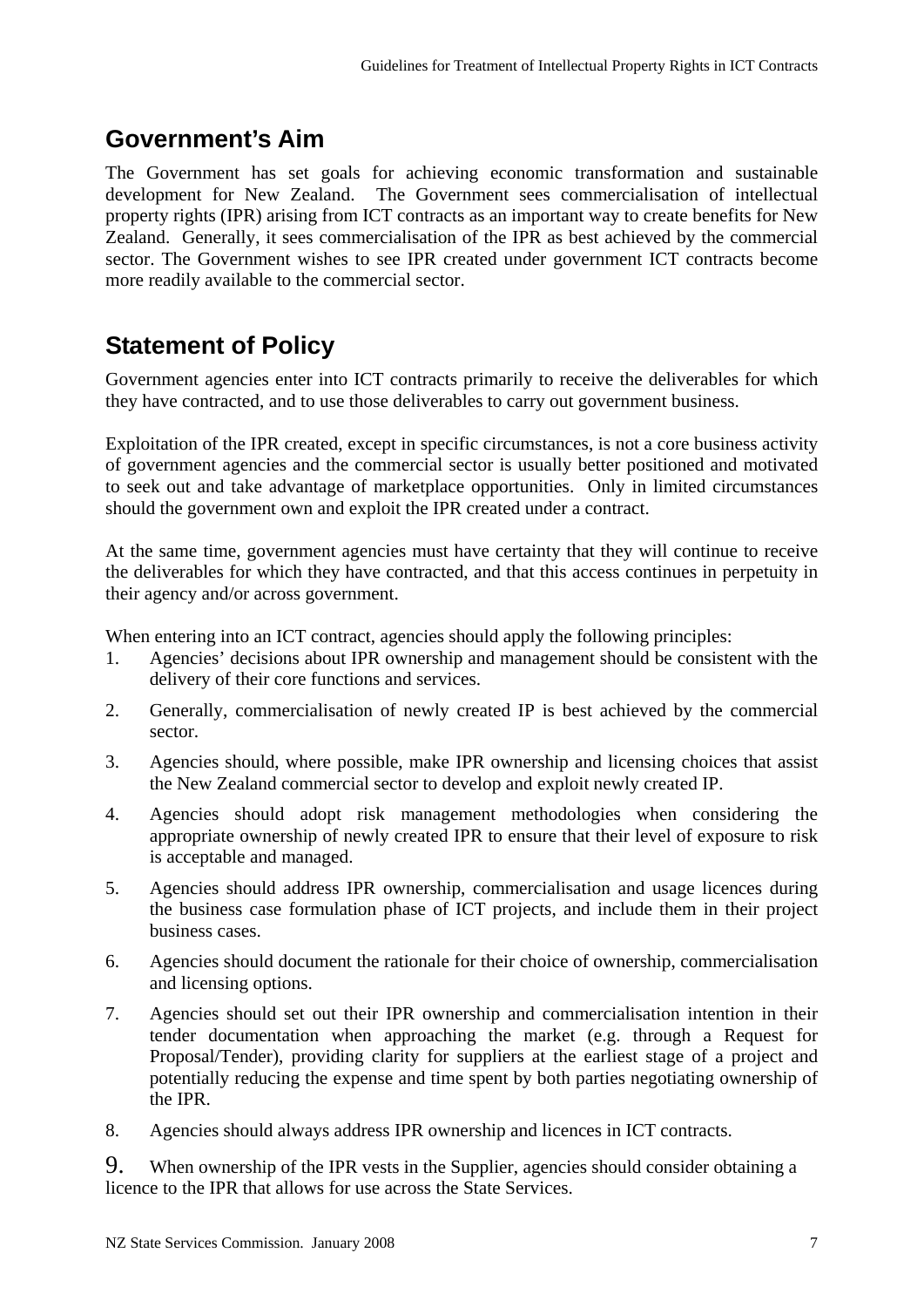## **Guidelines**

## *Decisions on ownership and commercialisation options*

When considering how to treat IPR in each ICT contract, agencies should take an all-ofgovernment approach and apply government procurement best practices. Once they have selected the ownership and commercialisation option which fully meets their business requirements, they may need to ensure that the contract deals appropriately with licences to the pre-existing IP and to the new IP in the deliverables under the contract.

Three options are recommended for the treatment of IPR in ICT contracts:

- The Customer Agency owns all new IP in the deliverables, with no licence back to the Supplier.
- The Customer Agency owns all new IP in the deliverables, with a licence back to the Supplier for its commercial exploitation.
- The Supplier owns all new IP in the deliverables, and provides a licence to the Customer Agency and other State Services agencies for any purpose other than commercial exploitation.

Each of the options is described below, together with examples of their application within the State Services.

In selecting an option, agencies need to appreciate the different types of IPR that may be relevant to their project, both existing IPR and IPR that may form part of or be relevant to the deliverables under the contract. As is apparent from the definition of IPR above, examples include copyright, patents, trademarks, registered designs and rights in connection with confidential information. Different rights may exist in both the existing IP and IP to be created under the contract, and agencies may need to consider, for each, where ownership lies or should lie and what licences are or may be required.

Agencies may be assisted in this task by approaching it with an IP-ownership matrix in mind, such as the following table in which one ticks the relevant cells as appropriate (the listed components of IP are not intended to be exhaustive):

| <b>Potential</b><br>components of IP in<br>deliverables / Owning entity | <b>Agency</b><br>owns | <b>Supplier</b><br>owns | Third party<br>owns | <b>New</b><br>IP.<br>in.<br>deliverables |
|-------------------------------------------------------------------------|-----------------------|-------------------------|---------------------|------------------------------------------|
| Infrastructure design                                                   |                       |                         |                     |                                          |
| <b>Software</b>                                                         |                       |                         |                     |                                          |
| <b>Documentation</b>                                                    |                       |                         |                     |                                          |
| <b>Databases</b>                                                        |                       |                         |                     |                                          |
| <b>Confidential information</b>                                         |                       |                         |                     |                                          |
| <b>Processes</b>                                                        |                       |                         |                     |                                          |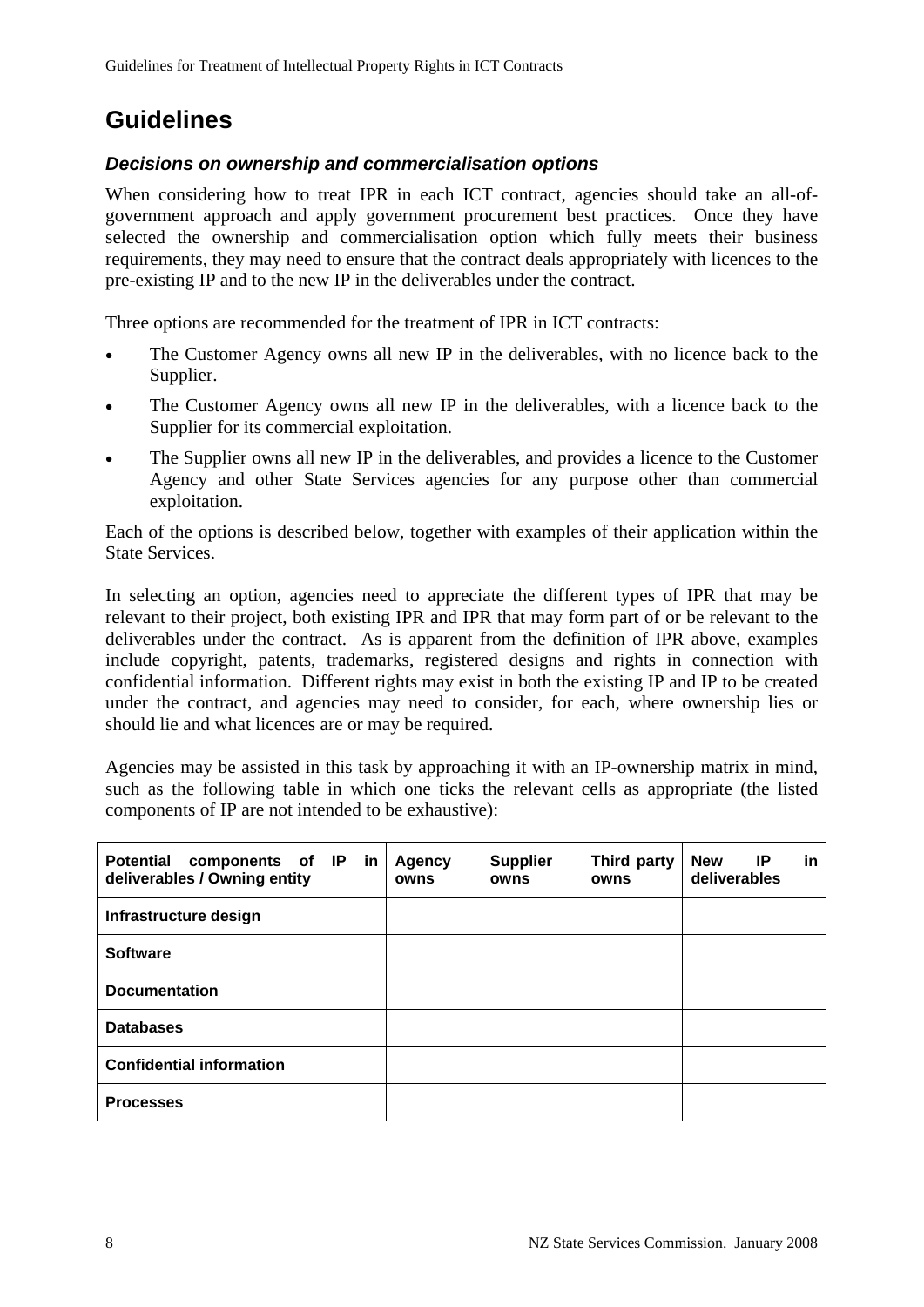## **Option One: Customer Agency owns the new IP and decides whether to or who may commercialise**

The contract provides that the Customer Agency owns the new IP in the deliverables. The contract does not contain any licence allowing the Supplier to commercialise the IP.

The Customer Agency therefore has full discretion whether or not to commercialise the IP and whether any commercialisation will be done by the Customer Agency or under licence by a third party of the Customer Agency's choice or through some other arrangement. Government ownership of the IPR means that other State Services agencies (or any other people the Customer Agency wishes) can use and modify the IP as the Customer Agency sees fit.

Where the Customer Agency plans to make a subsequent decision about whether to and who should commercialise, it should do so in a timely fashion to ensure that commercial opportunities are not jeopardised.

#### **Factors which might make this option necessary (rather than Options 2 or 3)**

There are security or integrity reasons why the Customer Agency does not want the IPR to be commercialised.

The IPR applies to a critical government ICT system – agencies should own the IPR to:

- maintain government capability and avoid dependency on a supplier for knowledge or control of such a system;
- uphold public confidence that IPR from critical government systems is owned by a government agency and can be used across the State Services.

The Customer Agency wants the ability to enforce the IPR against third party infringers.

The only likely use for the IPR is expected to be other public sector agencies (i.e. the IPR is specialised to government), and the Customer Agency considers that it is best placed to undertake any modifications that are required to allow the IPR to be used by those other agencies.

The Customer Agency considers that any commercialisation is best done by a third party, rather than the original supplier.

The Customer Agency intends to allow free use of the IPR on open source terms.

There are other reasons why the Customer Agency does not want the original supplier to own the IPR, and licensing them to commercialise it is inappropriate.

#### **Preconditions**

Anticipates that most of the IP in the deliverables will be newly developed.

#### **Benefits**

Enables and encourages all-of-government use and modification of the IP, where appropriate.

Commercialisation opportunities for third parties.

Potential for royalties (this should not be treated as a determinative rationale for ownership of the IPR and commercialisation by government instead of by the commercial sector. Rather, it should be seen as simply an incidental benefit arising from a decision based on one or more of the factors listed above).

#### **Practical examples**

Government Shared Network (State Services Commission); Government Logon Service (State Services Commission); Landonline development and operation (Land Information New Zealand); SWIFTT (benefits management system of Ministry of Social Development).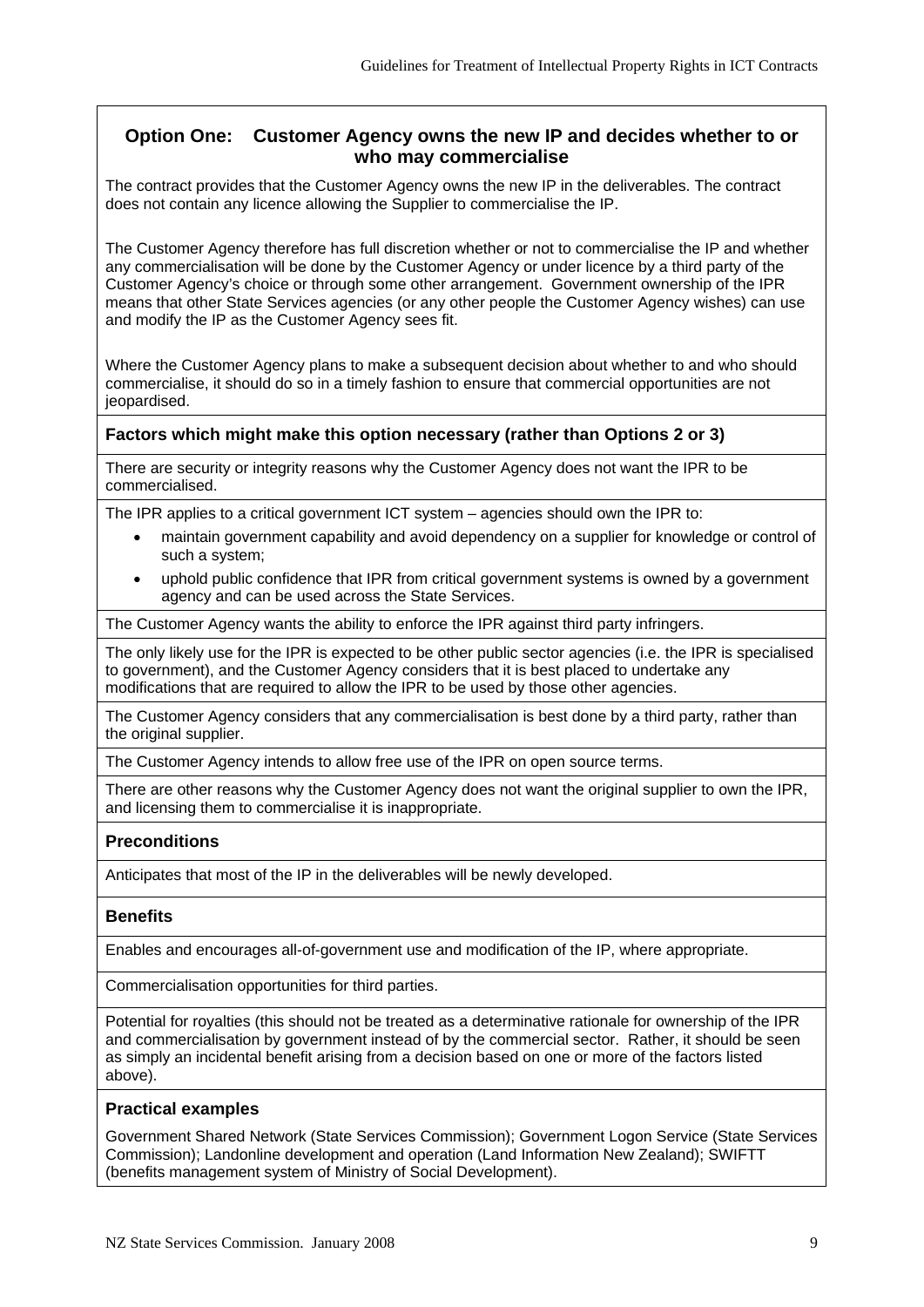## **Option Two: Customer Agency owns the new IP but licenses the Supplier to use and commercialise**

The ICT contract provides that the Customer Agency owns the new IP in the deliverables. The contract also provides that the Supplier is granted a licence to commercialise (e.g. use, modify and sell) the new IP.

It covers licensing the new IP in the deliverables, not pre-existing property of the Customer Agency, for example, logos, design.

This option would generally allow *both* the Customer Agency and the Supplier to commercialise the IP (unless limitations were placed on either party's rights, e.g. by way of an exclusive licence). Customer Agency ownership of the IPR means that other State Services agencies (or any other people the Customer Agency wishes) can use and modify the IP as the Customer Agency sees fit. The Supplier's licence will allow it to commercialise the IP, e.g. to create derivative works and sell them to other clients. It may be appropriate for the contract to contain provisions dealing with the overlap of these use rights, e.g. provisions to ensure that the Supplier does not try to on-sell derivative works to other State Services agencies without notifying the Customer Agency.

The types of licences that could be used – non-exclusive, sole or exclusive – are discussed in the 'Licence Arrangements' section below.

### **Factors which might make this option necessary (rather than option 3)**

There is potential for new IP to be commercialised and there is no need for the Customer Agency to undertake that commercialisation, but the IPR is or subsists in a critical government ICT system. Agencies should own the IPR to:

- maintain government capability and avoid dependency on a supplier for knowledge or control of such a system;
- uphold public confidence that IPR in critical government systems is owned by the government and can be used across the State Services without limitation.

The Customer Agency wants the ability to enforce its IPR against infringers.

The Customer Agency wishes to use or share the IP with other agencies in the wider public sector or provide it to overseas governments, and so wishes to have ownership of the IPR to avoid doubt in these parties about their entitlement to use it, but there is potential for the Supplier to commercialise the IP for private sector clients.

#### **Preconditions**

Anticipates that most of the IP in the deliverables will be newly developed.

#### **Benefits**

Customer Agency makes a conscious choice to allow or become involved in commercialisation.

Enables and encourages all-of-government use and modification of the IP, where appropriate.

Opportunity for suppliers to commercialise newly created IP.

Industry has an additional commercial incentive to tender for government ICT work. This could result in lower prices being tendered.

#### **Practical examples**

Agency ICT critical business systems with potential for overseas sale.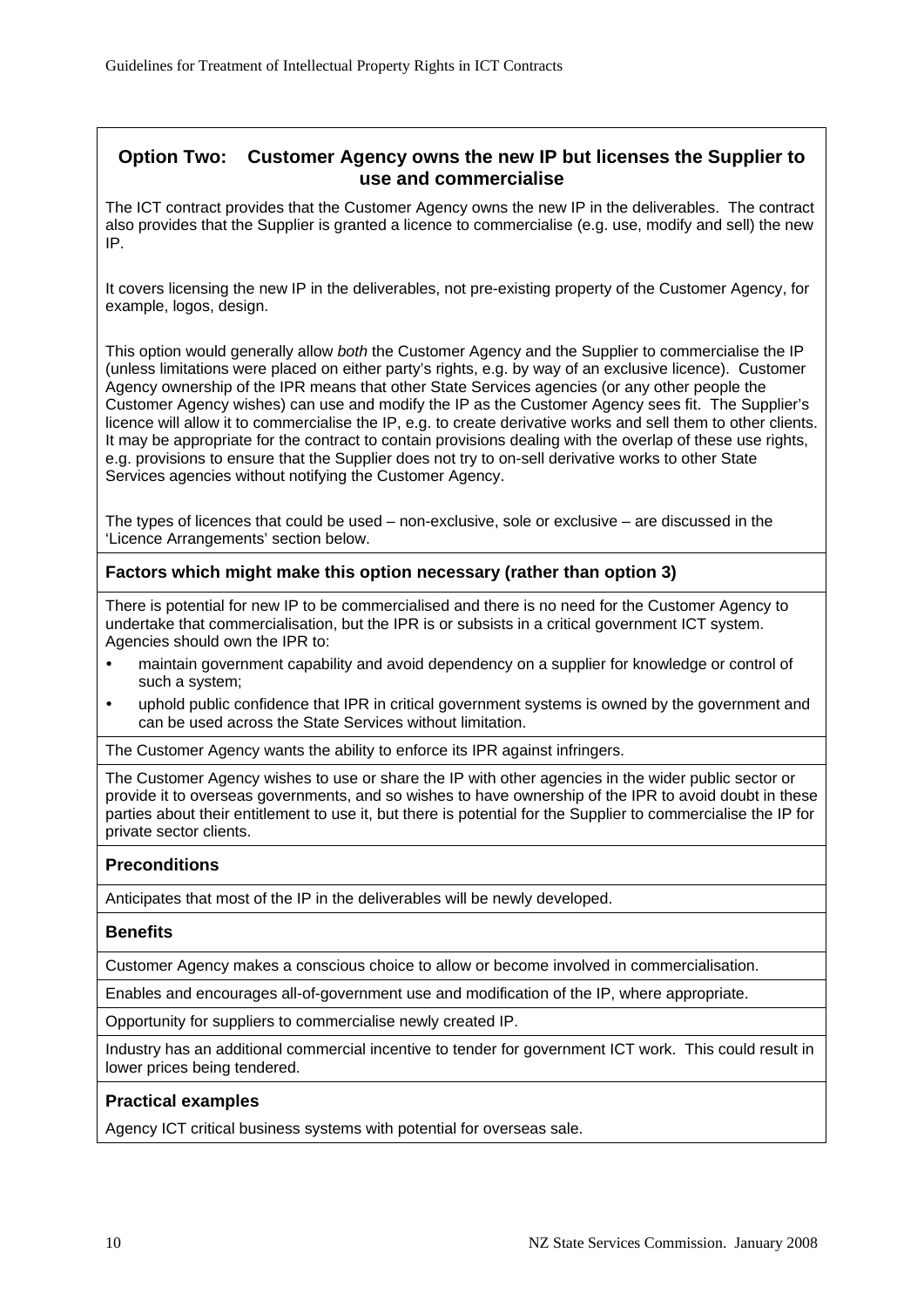## **Option Three: Supplier owns the new IP but provides licences to the Customer Agency and all other State Services agencies**

The ICT contract provides that the Supplier owns the new IP in the deliverables. The contract also provides that the Customer Agency and all other State Services agencies (and, where applicable, third parties acting for them) are granted a licence to exercise the IPR created under the contract.

This option provides the Supplier with full rights to commercialise the new IP, e.g. to sell it to other clients or to modify it and have full ownership of the IPR in any new or improved systems that it develops using the original IP. The Customer Agency is granted a licence to use the IP.

The contract needs to set out the nature of the Customer Agency's licence and agencies should, where feasible, require licence terms allowing the IP to be provided to, and used by, any State Services agency (and third parties acting for them). The licence may also need to include rights for the Customer Agency and/or other State Services agencies (or third parties acting for them) to modify the IP, e.g. so that a system can be customised for use by other State Services agencies. The licence could also contain concessions for the State Services as a result of allowing the Supplier to own and commercialise the IPR, such as free or discounted access to any enhancements that are made as part of the commercialisation.

### **Factors likely to make this option appropriate**

The contracted deliverables mainly use pre-existing IP (which is owned by the Supplier) and therefore the IP in the deliverables cannot be readily commercialised by the Customer Agency.

Alternatively, there is no need for the Customer Agency to retain ownership and any commercialisation is best undertaken by the Supplier.

## **Preconditions**

The IP is not (a part of) a critical government ICT system.

#### **Benefits**

Opportunity for suppliers to commercialise newly created IP.

Encourages suppliers to commercialise newly created IP by removing the potential impediment of nonownership of the IPR from their negotiations with prospective clients.

Enables commercialisation to occur in a timely manner.

Gives Supplier the ability to enforce its IPR against infringers and thus protect the commercial value of the IPR. (Note the corresponding disadvantage for the Customer Agency, i.e., it cannot enforce a third party breach of the IPR).

Commercial sector has an additional commercial incentive to tender for government ICT work. This could result in lower prices being tendered.

Opportunity for suppliers to sustain R & D and upgrade testing in NZ, whilst growing sales globally.

Government gains access to a broader field of providers and an enhanced level of competition by boosting the local market and promoting economic development.

Keeps government focused on its core business activities.

#### **Practical examples**

Patient management system; an agency case management system; educational software and digital learning objects.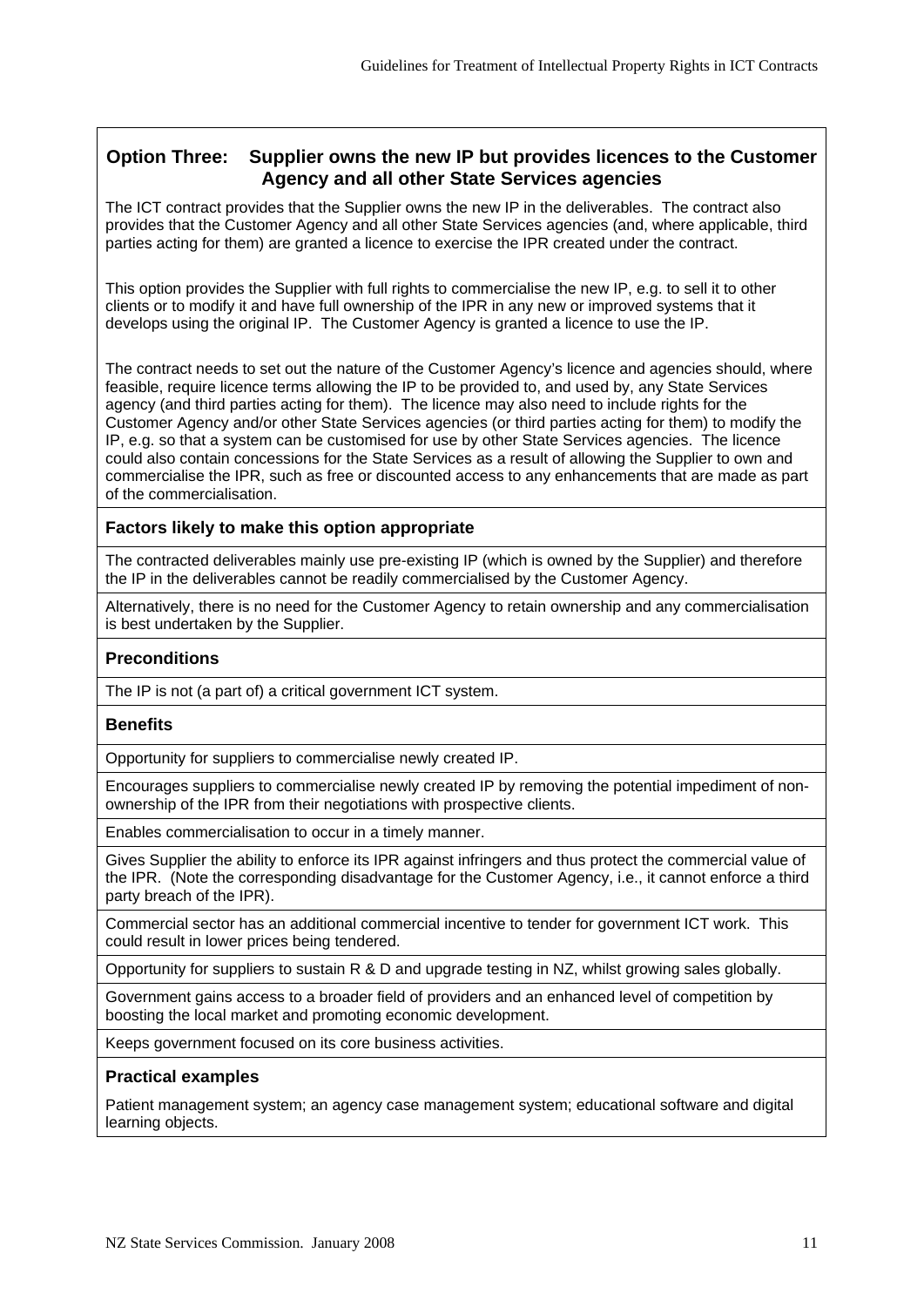## *Decision process and considerations for determining the ownership and commercialisation of the new IP in deliverables*

At the ICT project business case formulation stage, State Services agencies should work through a decision flow process to establish which option is appropriate for their project.

The first consideration will be to identify who should own the new IPR in the deliverables under the contract. In making that decision, agencies should consider the issues represented in the following decision diagram.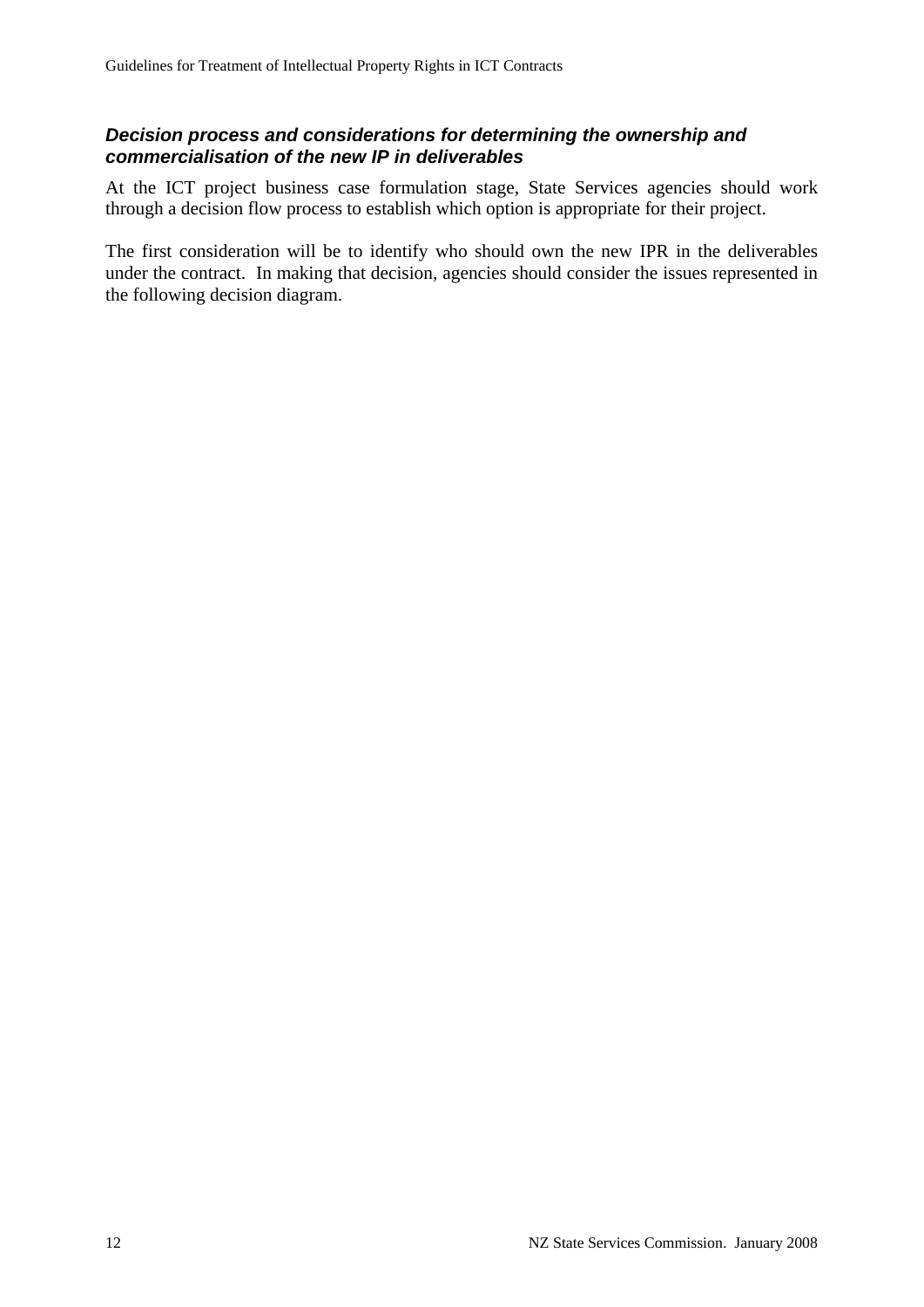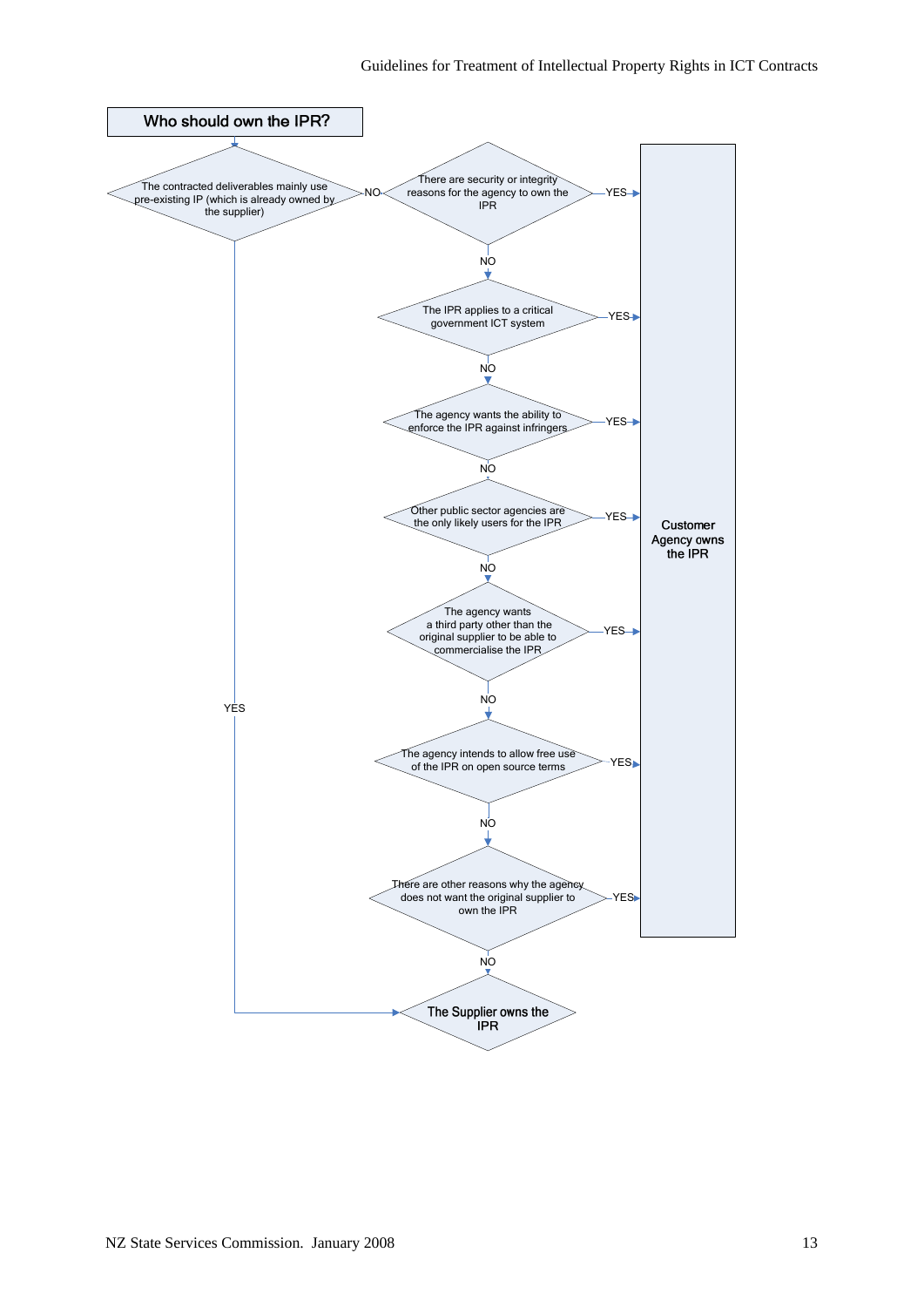| The logic in the diagram above is repeated below in textual form. |  |
|-------------------------------------------------------------------|--|
|-------------------------------------------------------------------|--|

| Do the contracted deliverables mainly use pre-existing IPR (which is already owned by the supplier) |                |                |                                   |                |                |                      |                                                                         |
|-----------------------------------------------------------------------------------------------------|----------------|----------------|-----------------------------------|----------------|----------------|----------------------|-------------------------------------------------------------------------|
| Yes                                                                                                 |                |                |                                   |                |                |                      |                                                                         |
|                                                                                                     |                |                | The Supplier owns the IPR.        |                |                |                      |                                                                         |
| N <sub>0</sub>                                                                                      |                |                |                                   |                |                |                      | Are there security or integrity reasons for the agency to own the IPR?  |
|                                                                                                     | Yes            |                |                                   |                |                |                      |                                                                         |
|                                                                                                     |                |                | The Customer Agency owns the IPR. |                |                |                      |                                                                         |
|                                                                                                     | N <sub>0</sub> |                |                                   |                |                |                      |                                                                         |
|                                                                                                     |                |                |                                   |                |                |                      | Does the IPR apply to a critical government ICT system?                 |
|                                                                                                     |                | Yes            |                                   |                |                |                      |                                                                         |
|                                                                                                     |                |                | The Customer Agency owns the IPR. |                |                |                      |                                                                         |
|                                                                                                     |                | N <sub>0</sub> |                                   |                |                |                      | Does the agency want the ability to enforce the IPR against infringers? |
|                                                                                                     |                |                | Yes                               |                |                |                      |                                                                         |
|                                                                                                     |                |                |                                   |                |                |                      | The Customer Agency owns the IPR.                                       |
|                                                                                                     |                |                | N <sub>0</sub>                    |                |                |                      |                                                                         |
|                                                                                                     |                |                |                                   |                |                |                      | Are other public sector agencies the only likely users for the IPR?     |
|                                                                                                     |                |                |                                   | Yes            |                |                      |                                                                         |
|                                                                                                     |                |                |                                   | N <sub>0</sub> |                |                      | The Customer Agency owns the IPR.                                       |
|                                                                                                     |                |                |                                   |                |                |                      | Does the agency want a third party other than the original supplier     |
|                                                                                                     |                |                |                                   |                |                |                      | to be able to commercialise the IPR?                                    |
|                                                                                                     |                |                |                                   |                | Yes            |                      |                                                                         |
|                                                                                                     |                |                |                                   |                |                |                      | The Customer Agency owns the IPR.                                       |
|                                                                                                     |                |                |                                   |                | N <sub>0</sub> |                      |                                                                         |
|                                                                                                     |                |                |                                   |                |                |                      | Does the agency intend to allow free use of the IPR on open             |
|                                                                                                     |                |                |                                   |                |                | source terms?<br>Yes |                                                                         |
|                                                                                                     |                |                |                                   |                |                |                      | The Customer Agency owns the IPR.                                       |
|                                                                                                     |                |                |                                   |                |                | N <sub>0</sub>       |                                                                         |
|                                                                                                     |                |                |                                   |                |                |                      | Are there other reasons why the agency does not want                    |
|                                                                                                     |                |                |                                   |                |                |                      | the original supplier to own the IPR?                                   |
|                                                                                                     |                |                |                                   |                |                |                      | Yes                                                                     |
|                                                                                                     |                |                |                                   |                |                |                      | The Customer Agency owns the IPR.                                       |
|                                                                                                     |                |                |                                   |                |                |                      | N <sub>0</sub>                                                          |
|                                                                                                     |                |                |                                   |                |                |                      | The Supplier owns the IPR.                                              |

If the outcome of the above process is that the Customer Agency should own the IPR, the following process should be followed to assist in determining who, if anyone, should be permitted to exploit the IP.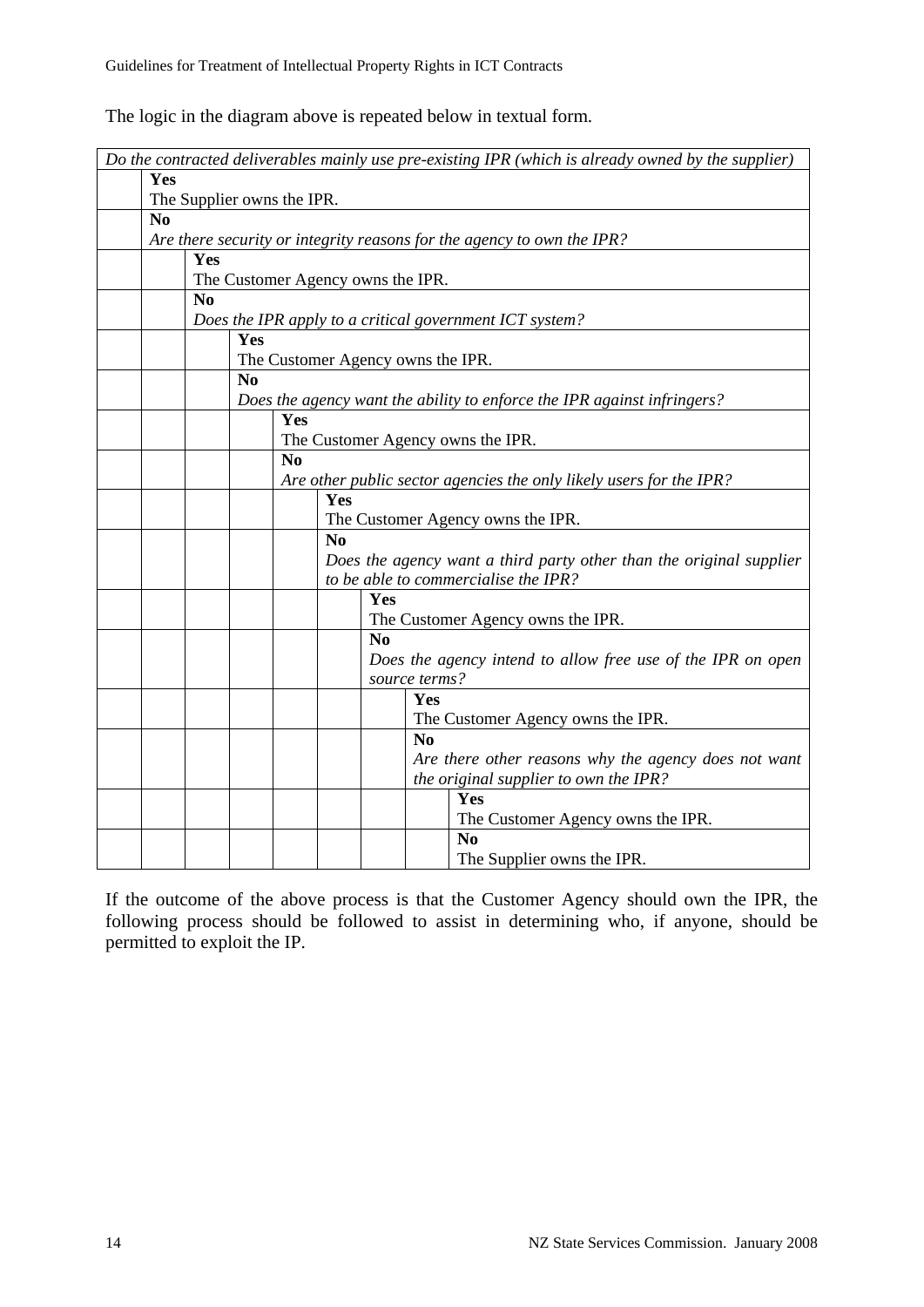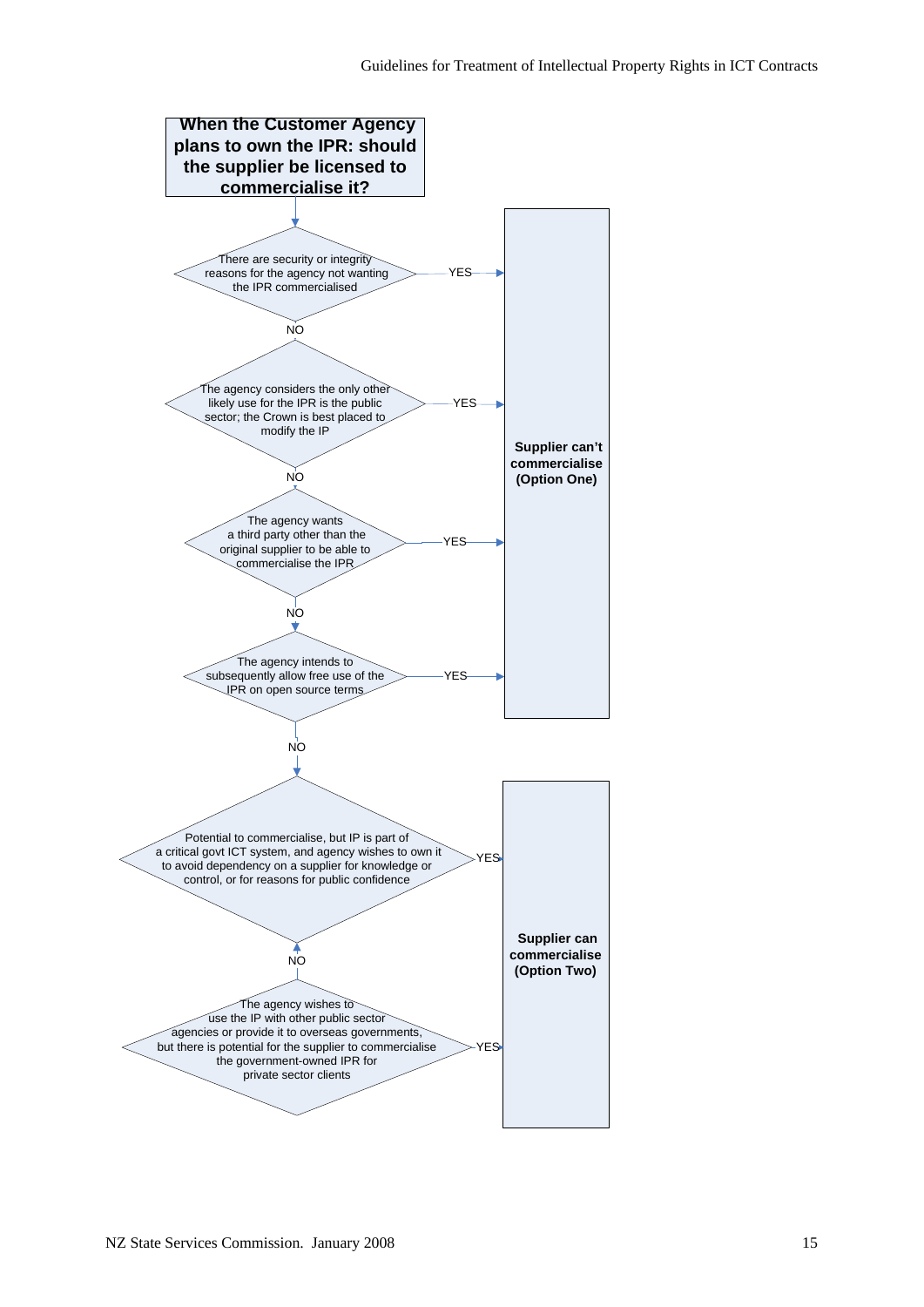The logic in the diagram above is repeated below in textual form.

| Are there security or integrity reasons for the agency not wanting the IPR commercialised?                  |  |  |  |  |  |  |
|-------------------------------------------------------------------------------------------------------------|--|--|--|--|--|--|
| Yes                                                                                                         |  |  |  |  |  |  |
| Supplier can't commercialise (Option One).                                                                  |  |  |  |  |  |  |
| No                                                                                                          |  |  |  |  |  |  |
| Does the agency consider the only other likely use for the IPR is the public sector, and so the             |  |  |  |  |  |  |
| Crown is best placed to modify the IP?                                                                      |  |  |  |  |  |  |
| Yes                                                                                                         |  |  |  |  |  |  |
| Supplier can't commercialise (Option One).                                                                  |  |  |  |  |  |  |
| N <sub>0</sub>                                                                                              |  |  |  |  |  |  |
|                                                                                                             |  |  |  |  |  |  |
| Does the agency want a third party other than the original supplier to be able to<br>commercialise the IPR? |  |  |  |  |  |  |
| Yes                                                                                                         |  |  |  |  |  |  |
| Supplier can't commercialise (Option One).                                                                  |  |  |  |  |  |  |
| No                                                                                                          |  |  |  |  |  |  |
| Does the agency intend to subsequently allow free use of the IPR on open source                             |  |  |  |  |  |  |
| terms?                                                                                                      |  |  |  |  |  |  |
| Yes                                                                                                         |  |  |  |  |  |  |
| Supplier can't commercialise (Option One).                                                                  |  |  |  |  |  |  |
| N <sub>0</sub>                                                                                              |  |  |  |  |  |  |
| Is there potential to commercialise, but the IP is part of a critical                                       |  |  |  |  |  |  |
| government ICT system, and the agency wishes to own it to avoid                                             |  |  |  |  |  |  |
| dependency on a supplier for knowledge or control, or for reasons of public                                 |  |  |  |  |  |  |
| confidence?                                                                                                 |  |  |  |  |  |  |
| Yes                                                                                                         |  |  |  |  |  |  |
| Supplier can commercialise (Option Two).                                                                    |  |  |  |  |  |  |
| N <sub>0</sub>                                                                                              |  |  |  |  |  |  |
| Does the agency wish to use the IP with other public sector agencies                                        |  |  |  |  |  |  |
| or provide it to overseas governments, but there is potential for the                                       |  |  |  |  |  |  |
|                                                                                                             |  |  |  |  |  |  |
| supplier to commercialise the government-owned IPR for private<br>sector clients?                           |  |  |  |  |  |  |
|                                                                                                             |  |  |  |  |  |  |
| Yes                                                                                                         |  |  |  |  |  |  |
| Supplier can commercialise (Option Two).                                                                    |  |  |  |  |  |  |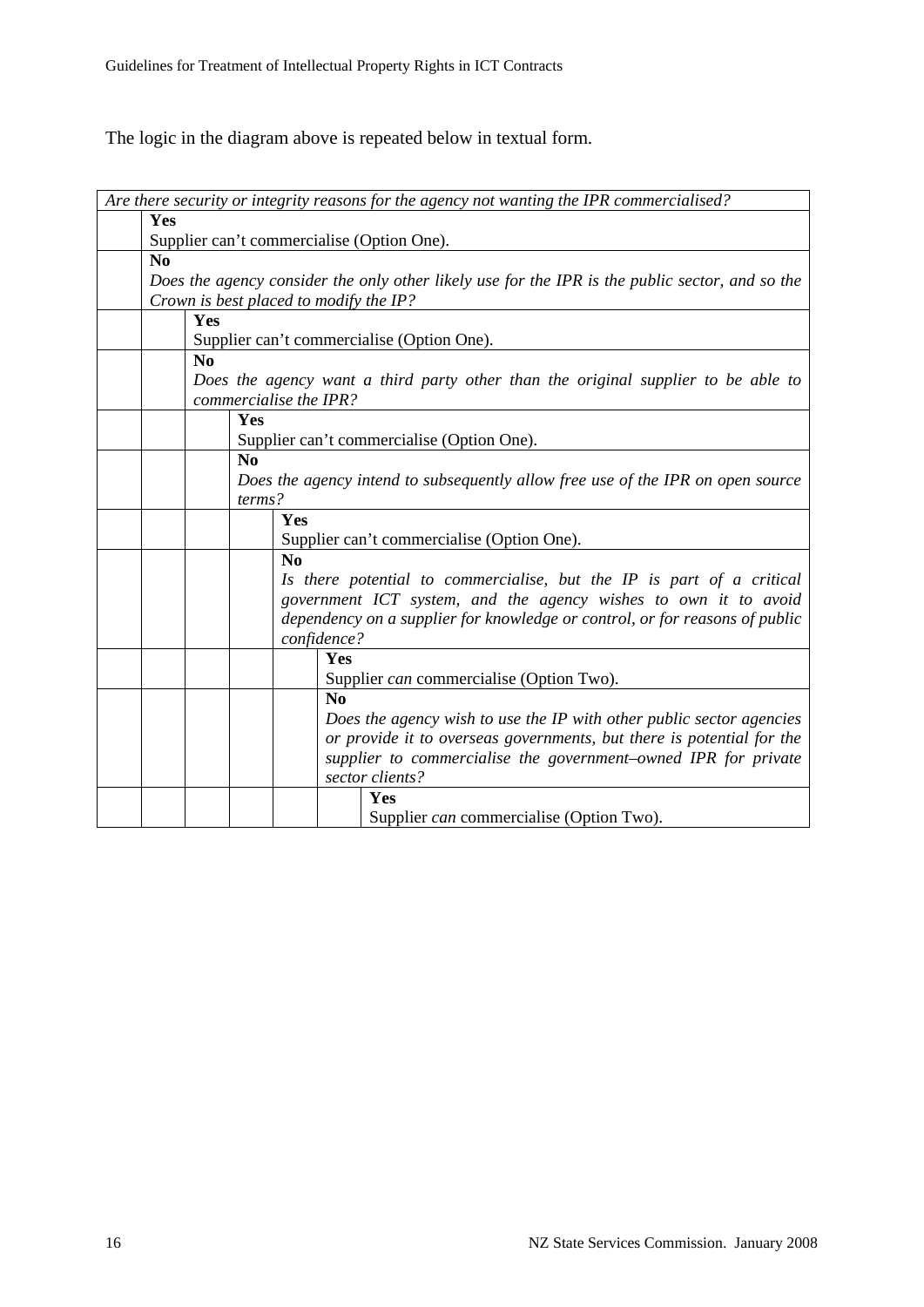## *Licence Arrangements*

## **Customer Agency owns the IPR, Supplier commercialises (Option Two)**

If the Customer Agency is to own the IPR and licence the Supplier to commercialise the IP (Option Two), the agency will need to decide what type of licence to grant to the Supplier. The main options, all assuming terms allowing commercialisation, are:

| <b>Type of licence</b> | Who can commercialise the IPR                                                                                                                                         |
|------------------------|-----------------------------------------------------------------------------------------------------------------------------------------------------------------------|
| Non-exclusive          | Supplier can commercialise.<br>Customer Agency can commercialise.<br>The Customer Agency can grant licences to<br>other State Services agencies and third<br>parties. |
| Sole                   | Supplier can commercialise.<br>Customer Agency can commercialise.                                                                                                     |
| Exclusive              | Only the Supplier can commercialise.                                                                                                                                  |

The value to the Supplier could be reduced if the licence is non-exclusive, due to the prospect of competition from other licensees, which in some cases may be sufficient to deter the Supplier from attempting to commercialise the product. The reduced value of the licence could result in a higher price being charged to the agency for the creation of the deliverables. However, the agency may consider there are more compelling reasons to make the licence nonexclusive, e.g. the opportunity to grant licences to other developers may be judged likely to produce a greater national economic benefit than would accrue if a sole organisation had commercialisation rights.

## **Supplier owns the IPR (Option Three)**

A key element in the decision process is consideration of the Customer Agency's licence arrangements should the IPR be vested in the Supplier. Agencies will need to have certainty that they will continue to receive and have access to the deliverables that they are contracting to receive. Agencies should consider the use of IP escrow or, where appropriate, require provision of a copy of the relevant intellectual property (for example, source code) with rights to modify and use.

Internationally, governments promoting the vesting of IPR ownership in suppliers are also recommending perpetual all-of-government licensing of the IP in the contracted deliverables. When issuing RFP/RFTs or developing contracts, agencies should, where feasible, require terms granting perpetual licences to all State Services agencies.

There may be exceptional circumstances where the usage rights should be negotiable, e.g. where an all-of-government usage licence may not be appropriate, and the scope of usage should be restricted, e.g. to the agency itself, or to a sector. Cost saving, however, is usually not a sufficient reason for accepting a restricted licence. Accepting cost savings as a valid reason could:

• reward vendors for deliberately tendering an unrealistic all-of-government licence price whilst offering a realistic single agency licence price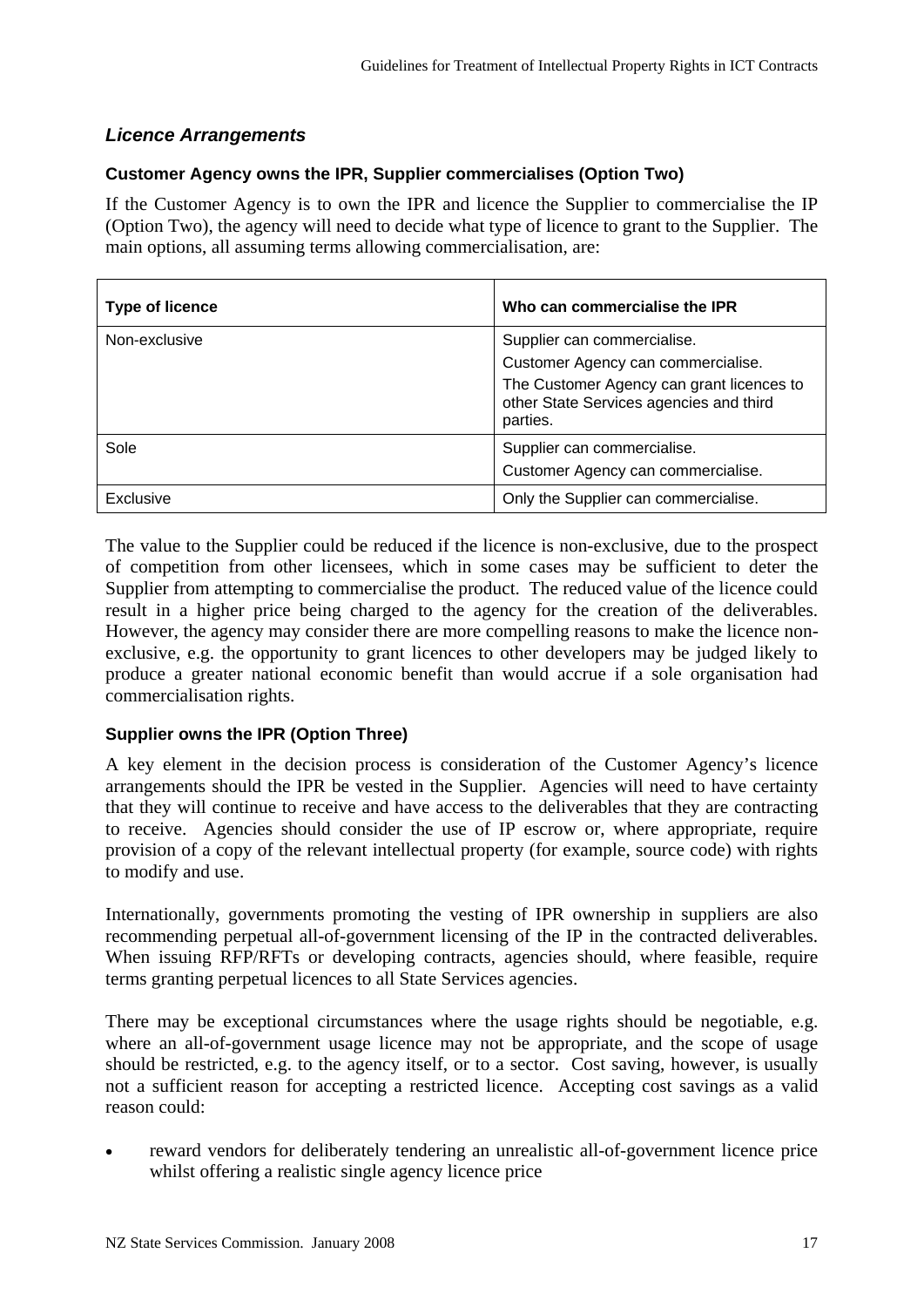• incentivise agencies to take a purely self-interested approach, at the expense of the government as a whole.

If the agency has decided to forgo the ownership rights for the benefit of the supplier, then it is not unreasonable to require in return a licence allowing State Services-wide use.

Agencies may need to ensure that the licence terms allow the IP or parts of it to be used by third parties acting for or on behalf of the Customer Agency or other State Services agencies. A significant number of State Services agencies outsource ICT support and other services to a number of different suppliers. Those other suppliers may need to use the relevant IP to support the State Services agency. If use by third party suppliers is not expressly permitted by the relevant licence terms, then the supplier who originally developed the IP could try to prevent such use or charge royalties for such use.

The position regarding licence rights, and the extent to which they are negotiable, should be set out in project business case and tender documentation.

## *Pricing*

Ownership and commercialisation decisions are likely to inform the pricing negotiations. It is anticipated that making these decisions prior to issuing a request for proposals or tenders will provide flexibility for those negotiations.

Agencies should ensure that expected benefits to the supplier resulting from the agency's proposed ownership and licensing arrangements are made explicit in the RFT/RFP document, so as to encourage lower priced tenders and ensure that all tenderers are bidding on an equal footing.

## *Model Clauses*

Model ownership and licensing clauses for agencies to insert into their ICT contracts are set out in Appendix One. These will be included in the Ministry of Economic Development's Model ICT Contracts resource when it is released on the Public Sector Intranet.

## *Commercialisation of existing, government-owned IPR*

If an agency has invented something novel and considers there is a reasonable prospect of its commercialisation, it may wish to consider applying for patent protection at an early stage and certainly before publication of its ideas.

When an agency owns IP which neither the supplier nor any third party is licensed to commercialise, the agency may subsequently decide commercialisation is worth considering. The decision as to who should be given the opportunity to commercialise needs to be made with an open, fair and transparent process to ensure adequate opportunity is given to the market to respond and add value.

To assist in deciding *whether to* commercialise existing government-owned IPR, or to allow commercialisation by others, agencies should consider the following factors:

Except in limited circumstances, exploitation of IPR is not a core business activity of government organisations. Even when another party is commercialising, agencies can be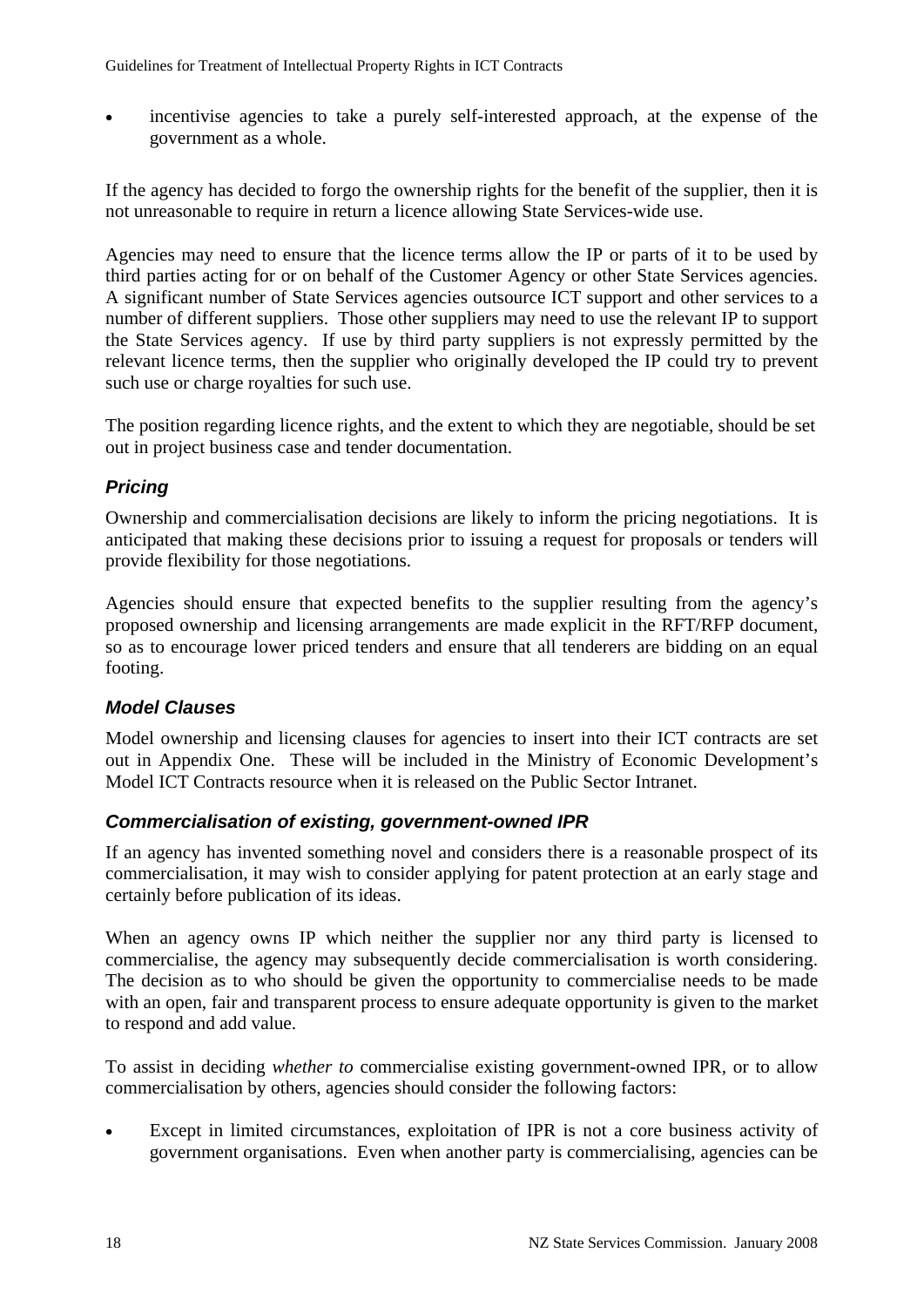put under pressure to divert resources to assist with the commercialisation, especially when the product is not yet mature or fully implemented.

- Encouragement of New Zealand economic and private sector growth.
- Potential fiscal/monetary return to the government.
- Increase in agency knowledge base.
- Improvement of government-owned IP.
- Risks, including:
	- threats to the integrity of government networks arising from access to the IP by other parties
	- potential liabilities arising from the provision of IP
	- potential costs of protecting IP.

To assist in deciding *who should* commercialise, agencies should consider the potential risk and benefits as follows:

| <b>Who Commercialises</b>                       | <b>Benefits</b>                                                                                                     | <b>Risk</b>                         |
|-------------------------------------------------|---------------------------------------------------------------------------------------------------------------------|-------------------------------------|
| Agency by itself                                | Direct financial return (royalties)<br>Increase in agency knowledge base<br>Improvement of government-owned product | High risk<br>Most control of risk   |
| Agency in conjunction with<br>commercial sector | Economic development<br>Increase in agency knowledge base<br>Improvement of government-owned product                | Shared risk<br>Less control of risk |
| Private organisation under licence              | Economic development<br>Increase in agency knowledge base<br>Improvement of government-owned product                | Low risk<br>Least control of risk   |

The decision-making process can be represented as follows: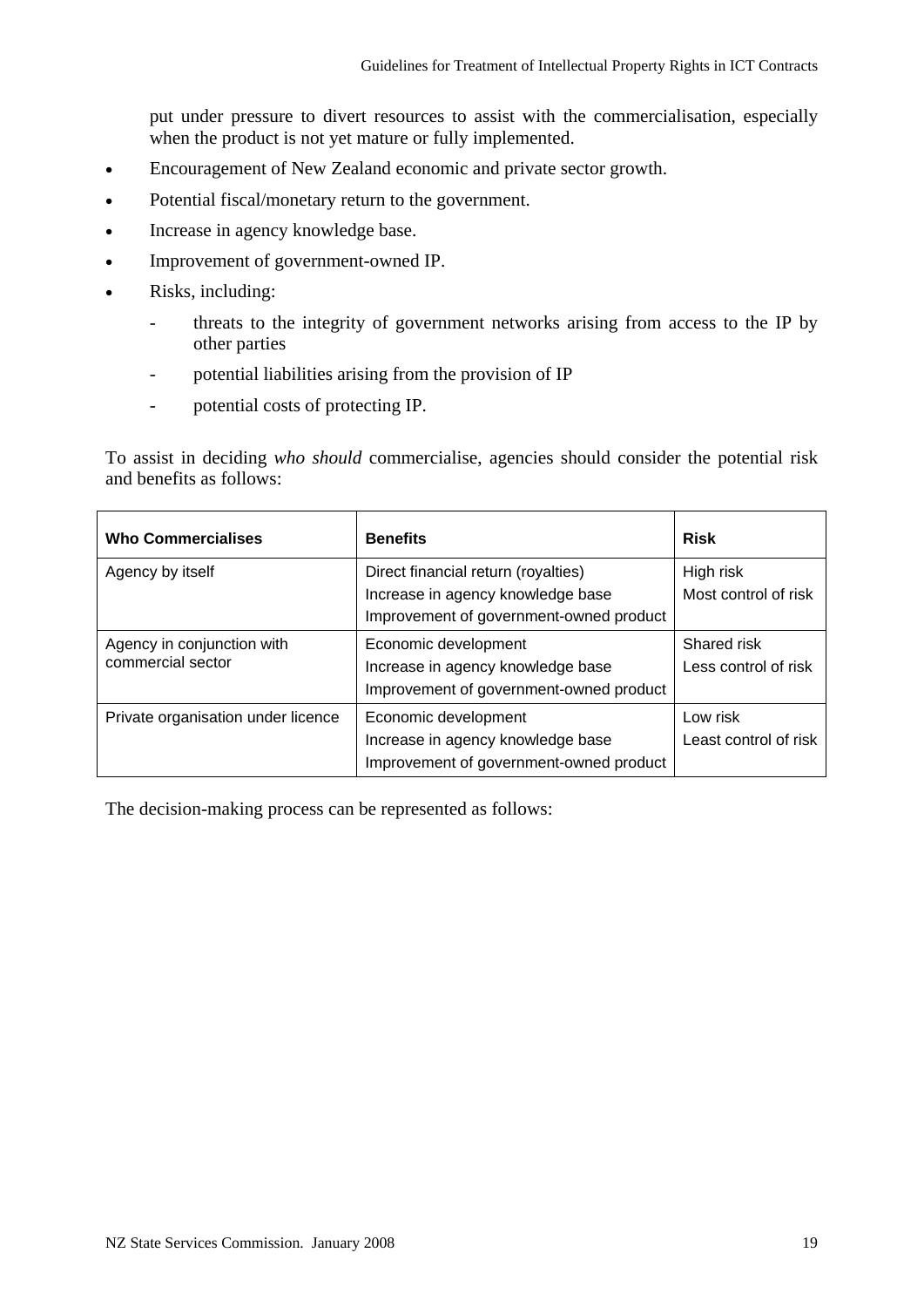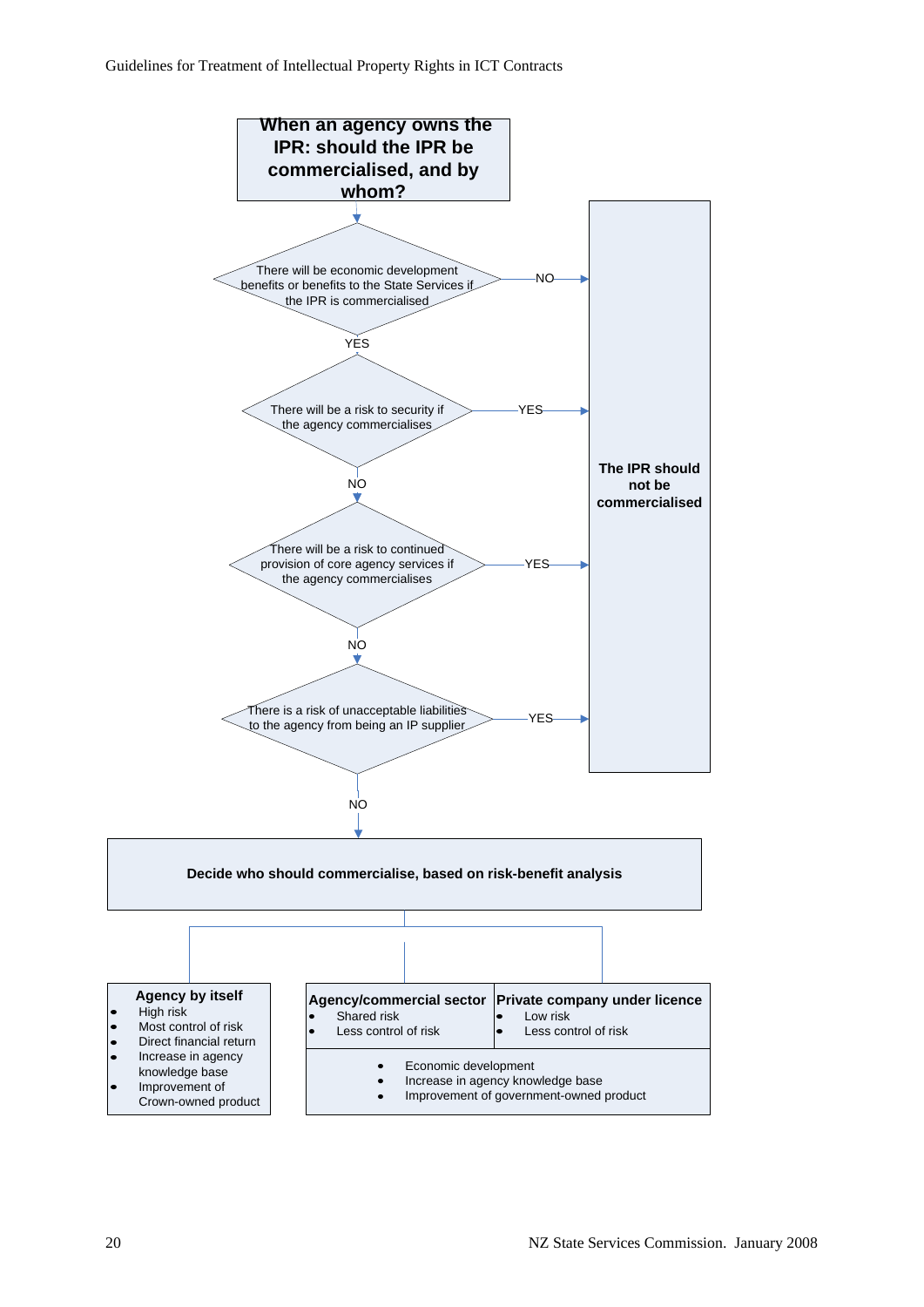The logic in the diagram above ('When an agency owns the IPR: should the IPR be commercialised, and by whom?'), is repeated below in textual form.

|                 | Will there be economic development benefit or benefits to the State Services if the IPR is                   |  |     |                |  |                                                                                      |  |  |  |  |
|-----------------|--------------------------------------------------------------------------------------------------------------|--|-----|----------------|--|--------------------------------------------------------------------------------------|--|--|--|--|
| commercialised? |                                                                                                              |  |     |                |  |                                                                                      |  |  |  |  |
|                 | N <sub>0</sub>                                                                                               |  |     |                |  |                                                                                      |  |  |  |  |
|                 | The IPR should not be commercialised.                                                                        |  |     |                |  |                                                                                      |  |  |  |  |
|                 | Yes<br>Will there be a risk to security if the agency commercialises the IPR?                                |  |     |                |  |                                                                                      |  |  |  |  |
|                 | Yes                                                                                                          |  |     |                |  |                                                                                      |  |  |  |  |
|                 |                                                                                                              |  |     |                |  | The IPR should not be commercialised.                                                |  |  |  |  |
|                 | N <sub>0</sub>                                                                                               |  |     |                |  |                                                                                      |  |  |  |  |
|                 | Will there be a risk to continued provision of core agency services if the agency<br>commercialises the IPR? |  |     |                |  |                                                                                      |  |  |  |  |
|                 |                                                                                                              |  | Yes |                |  |                                                                                      |  |  |  |  |
|                 |                                                                                                              |  |     |                |  | The IPR should not be commercialised.                                                |  |  |  |  |
|                 |                                                                                                              |  | No  |                |  | Is there a risk of unacceptable liabilities to the agency from being an IP supplier? |  |  |  |  |
|                 |                                                                                                              |  |     | Yes            |  |                                                                                      |  |  |  |  |
|                 |                                                                                                              |  |     |                |  | The IPR should not be commercialised.                                                |  |  |  |  |
|                 |                                                                                                              |  |     | N <sub>0</sub> |  |                                                                                      |  |  |  |  |
|                 |                                                                                                              |  |     |                |  | Decide who should commercialise, based on risk-benefit analysis.                     |  |  |  |  |
|                 |                                                                                                              |  |     |                |  | <b>Agency by itself</b>                                                              |  |  |  |  |
|                 |                                                                                                              |  |     |                |  | High risk                                                                            |  |  |  |  |
|                 |                                                                                                              |  |     |                |  | Most control of risk                                                                 |  |  |  |  |
|                 |                                                                                                              |  |     |                |  | Direct financial return                                                              |  |  |  |  |
|                 |                                                                                                              |  |     |                |  | Increase in agency knowledge base                                                    |  |  |  |  |
|                 |                                                                                                              |  |     |                |  | Improvement of Crown-owned product                                                   |  |  |  |  |
|                 |                                                                                                              |  |     |                |  | <b>Agency/commercial sector</b>                                                      |  |  |  |  |
|                 |                                                                                                              |  |     |                |  | Shared risk                                                                          |  |  |  |  |
|                 |                                                                                                              |  |     |                |  | Less control of risk                                                                 |  |  |  |  |
|                 |                                                                                                              |  |     |                |  | Economic development                                                                 |  |  |  |  |
|                 |                                                                                                              |  |     |                |  | Increase in agency knowledge base                                                    |  |  |  |  |
|                 |                                                                                                              |  |     |                |  | Improvement of government-owned product                                              |  |  |  |  |
|                 |                                                                                                              |  |     |                |  | Private company under licence                                                        |  |  |  |  |
|                 |                                                                                                              |  |     |                |  | Low risk                                                                             |  |  |  |  |
|                 |                                                                                                              |  |     |                |  | Less control of risk                                                                 |  |  |  |  |
|                 |                                                                                                              |  |     |                |  | Economic development                                                                 |  |  |  |  |
|                 |                                                                                                              |  |     |                |  | Increase in agency knowledge base                                                    |  |  |  |  |
|                 |                                                                                                              |  |     |                |  | Improvement of government-owned product                                              |  |  |  |  |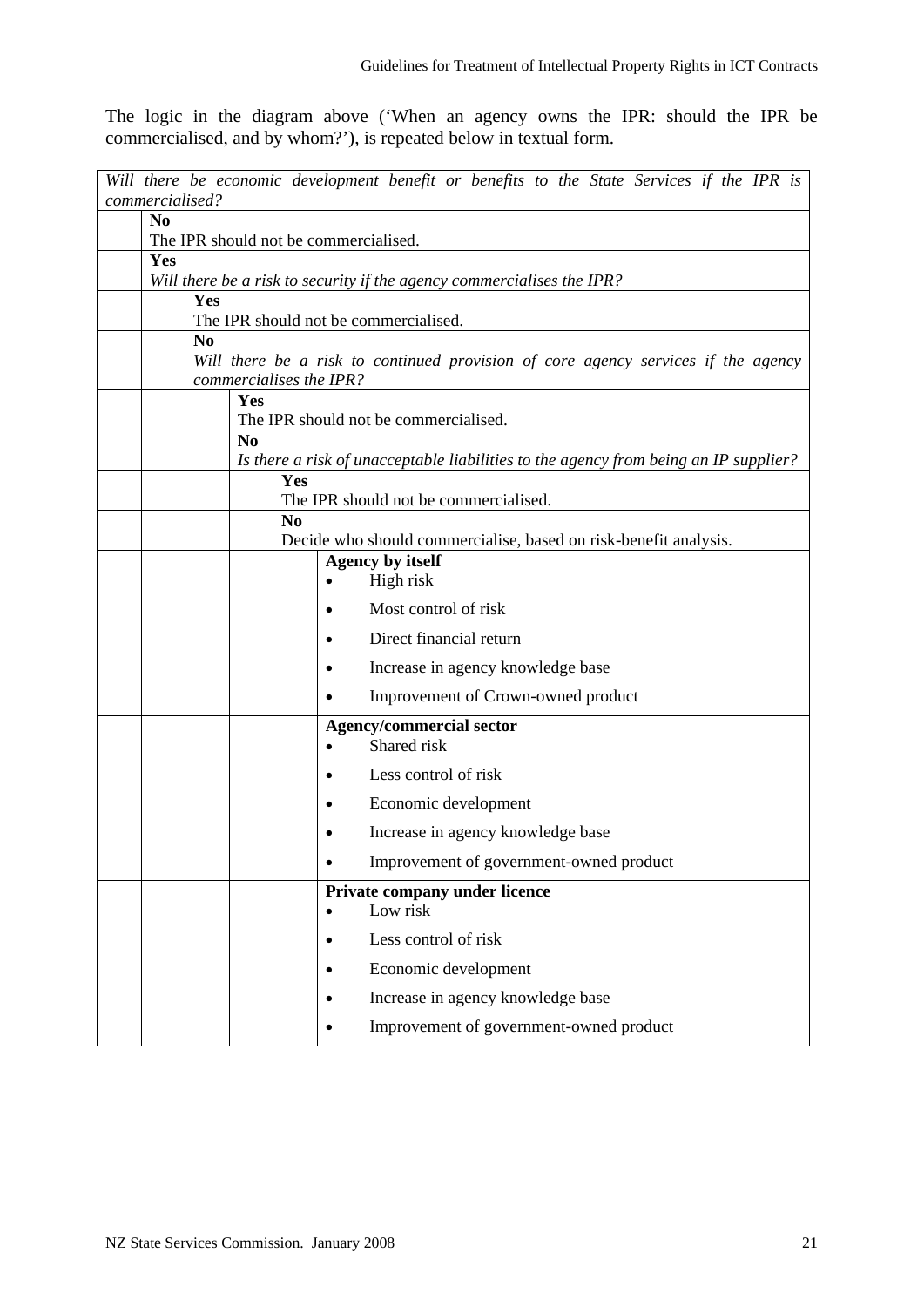## **Appendix One: Model Ownership and Licensing Clauses**

This appendix includes recommended clauses for implementing the ownership and licensing options described in the body of these Guidelines.

The clauses come in three versions:

- **Short form** For use in low value *and* low risk transactions.
- **Medium form** For use if the short form or long form is not appropriate.
- **Long Form**  For use in high value *or* high risk transactions.

Each version includes the three ownership and licensing options referred to in the body Guidelines, namely:

- **Option 1** Customer Agency owns all new intellectual property in the deliverables, with no licence back to the Supplier.
- **Option 2** Customer Agency owns all new intellectual property in the deliverables, with a licence back to the Supplier for its commercial exploitation.
- **Option 3** Supplier owns all new intellectual property in the deliverables, and provides a licence to the Customer and other State Services agencies for any purpose other than commercial exploitation.

To use the clauses, select the appropriate version (short, medium or long) then delete the options that are not required in accordance with the Guidelines, as well as any highlighted notes and illustrations in square brackets. Clause numbering, clause cross references, and the names of the parties (currently referred to as Customer and Supplier), will need to be modified as required. When inserting the clauses into other documents, it is best to use the "Edit/Paste Special" command and insert the clauses as "Unformatted Text".

Relevant definitions are included for insertion into one's wider agreement. A confidentiality clause is also included as the IP clauses cross-refer to a confidentiality clause.

The provision of these model clauses does not constitute legal advice nor are any express or implied warranties given as to the suitability of the clauses for a given transaction. Independent legal advice may be required to ensure that the definitions fit properly within the remainder of one's agreement and that the selected clauses are otherwise appropriate in the wider context of that agreement.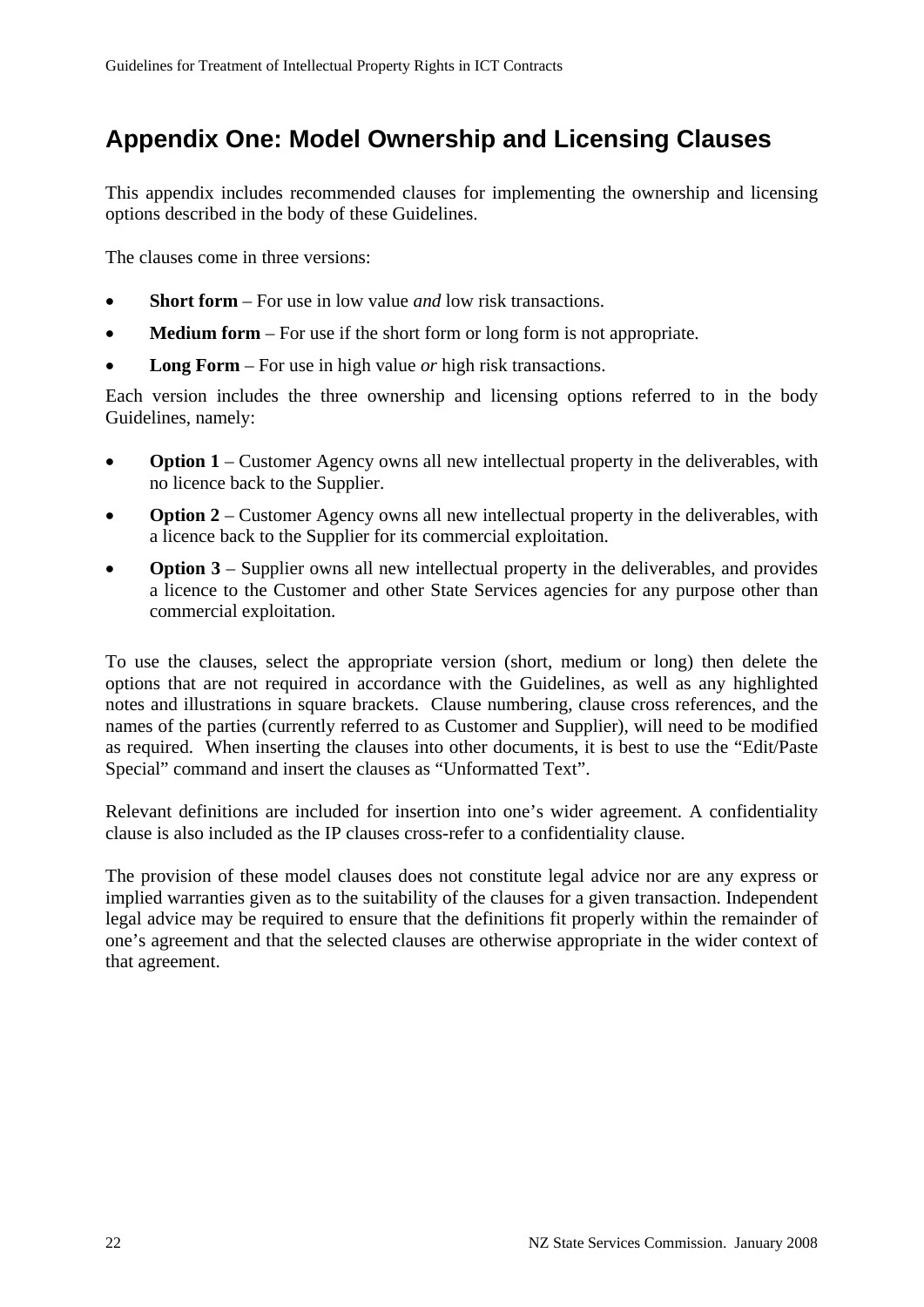## **PART A – SHORT FORM**

### **A1 DEFINITIONS**

- A1.1 In this Agreement, unless the context requires otherwise:
	- A1.1.1 *Deliverables* means all tangible and intangible property, including software, hardware, and documentation, provided or to be provided under this Agreement by or on behalf of Supplier, including [eg Purchased Product, Reports, etc].
	- A1.1.2 *Intellectual Property Rights* means any patents, trade marks, trade names, service marks, registered designs and all goodwill rights associated with such works, copyright, circuit layouts, domain names, symbols, logos and all other all intellectual property rights and interests in any jurisdiction.
	- A1.1.3 *Pre-existing Intellectual Property Rights* means Intellectual Property Rights developed prior to the date of this Agreement or outside the scope of this Agreement, but does not include later modifications, adaptations or additions to such Intellectual Property Rights.
	- A1.1.4 *Services* means the services provided or to be provided under this Agreement by or on behalf of [Supplier], including [eg the Managed Services, etc].
	- A1.1.5 *State Services Agency* means:
		- (a) any New Zealand public service and non-public service department;
		- (b) any Crown Entity under the Crown Entities Act 2004;
		- (c) any organisation listed on the Fourth Schedule to the Public Finance Act 1989;
		- (d) the Reserve Bank of New Zealand.

### **A2 CONFIDENTIALITY**

- A2.1 **Confidentiality.** Each party (the recipient) agrees that at all times, including after this Agreement, it will hold in confidence, and will not, other than for purposes of this Agreement or to obtain the intended benefit of the Services and Deliverables, use or disclose to any third party any information in any form relating to the other party (the owner) which becomes known to or is created by the recipient in connection with this Agreement, excluding any information to the extent the recipient can show the relevant information:
	- A2.1.1 may be used or disclosed as agreed by the owner;
	- A2.1.2 becomes public knowledge otherwise than by the other party's own disclosure;
	- A2.1.3 is already in the unrestricted possession of the recipient prior to disclosure;
	- A2.1.4 has been independently developed by the recipient (as evidenced by its records);
	- A2.1.5 is not intended to be confidential as evidenced by the owner's written agreement; or
	- A2.1.6 legally must be disclosed.

Check that this adequately covers any known confidential information.

A2.2 **Official information.** Regardless of any other provision of this Agreement, Supplier acknowledges that its information held by Customer may be official information under the Official Information Act 1982 and, in accordance with that Act, may be released to the public.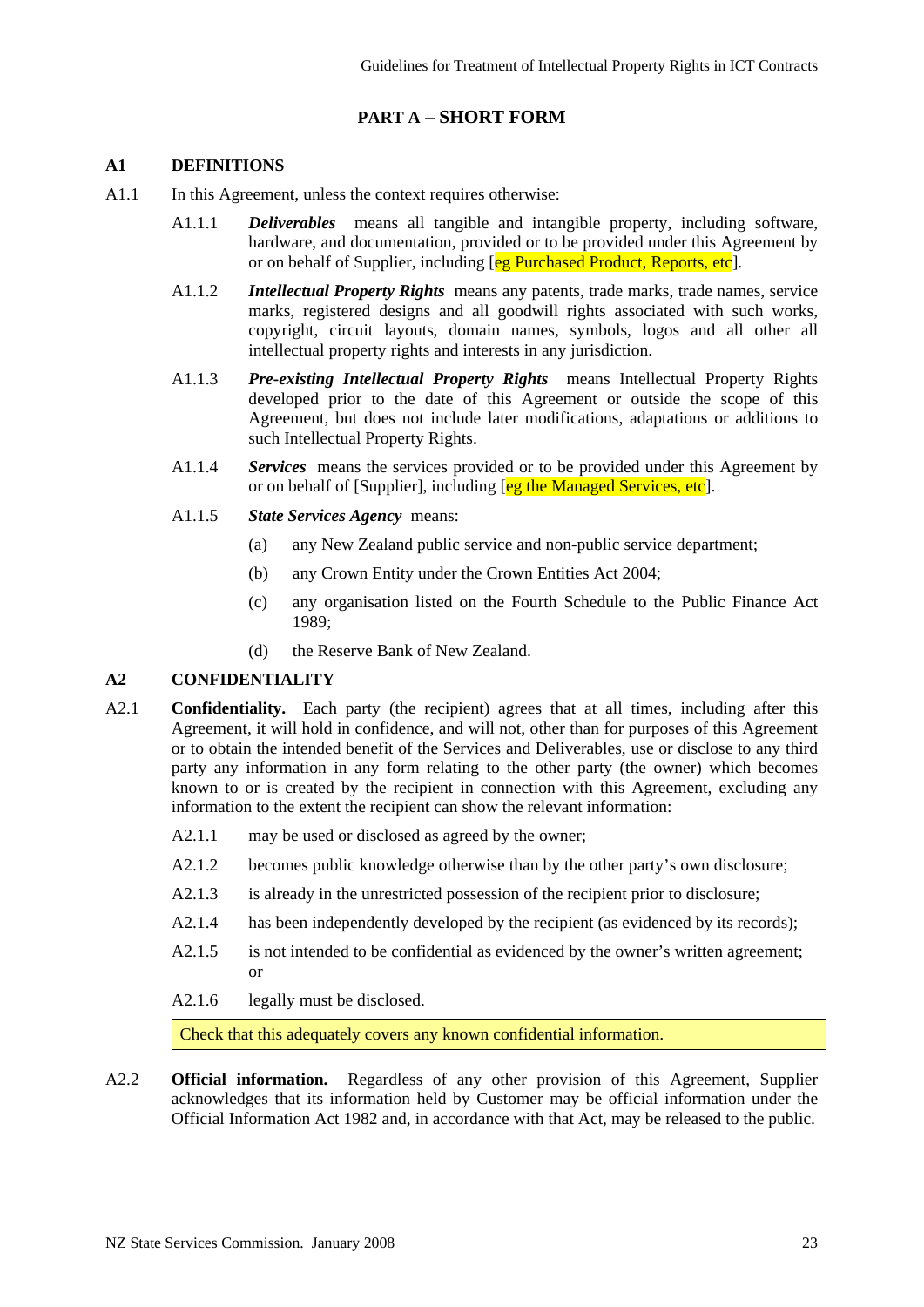## **A3 INTELLECTUAL PROPERTY**

## **[Option 1 – New IP in Deliverables owned by Customer with no licence back to Supplier]**

A3.1 **Customer owns new IP.** Exclusive ownership of and title to any Intellectual Property Rights in the Deliverables, other than Pre-existing Intellectual Property Rights which will remain vested in their current owner, will immediately and directly vest in Customer upon their creation. To the extent such ownership does not so vest, Supplier irrevocably assigns such Intellectual Property Rights to Customer.

> For some IPRs, such as New Zealand registered design rights, the *present assignment* recorded above will only give Customer *beneficial* ownership of the new IP, not *legal* ownership. To perfect Customer's legal ownership in such cases, further action will be required by Supplier after the property has come into existence.

Because most ICT contracts only involve copyright, which can be presently assigned under section 116 of the Copyright Act, such further action to perfect title will usually not be required. But if the requirement for such further action is a possibility, a "further assurances" clause should be added to these short form clauses. A sample further assurances clause can be found in the medium and long form clauses.

A3.2 **Licence to Customer.** Supplier grants Customer and all other State Services Agencies a perpetual, non-exclusive and irrevocable license to exercise for any purpose all Intellectual Property Rights in a Deliverable that are not owned by Customer or otherwise licensed to Customer under this Agreement. This license includes the right to use, copy, modify and distribute the Deliverable.

> If intellectual property is licensed elsewhere in this Agreement (eg there may be separate software licences) then this clause will not apply to that intellectual property.

A3.3 **Supplier indemnity.** Supplier indemnifies Customer from any expenses, damage or liability incurred by Customer arising out of any third party claim that the supply of the Services or Deliverables to Customer or Customer's exploitation of them in accordance with this Agreement infringes a third party's rights.

**[Option 2 – New IP in Deliverables owned by Customer with licence back to Supplier]** 

A3.4 **Customer owns new IP.** Exclusive ownership of and title to any Intellectual Property Rights in the Deliverables, other than Pre-existing Intellectual Property Rights which will remain vested in their current owner, will immediately and directly vest in Customer upon their creation. To the extent such ownership does not so vest, Supplier irrevocably assigns such Intellectual Property Rights to Customer.

> For some IPRs, such as New Zealand registered design rights, the *present assignment* recorded above will only give Customer *beneficial* ownership of the new IP, not *legal* ownership. To perfect Customer's legal ownership in such cases, further action will be required by Supplier after the property has come into existence.

Because most ICT contracts only involve copyright, which can be presently assigned under section 116 of the Copyright Act, such further action to perfect title will usually not be required. But if the requirement for such further action is a possibility, a "further assurances" clause should be added to these short form General Terms. A sample further assurances clause can be found in the medium and long form General Terms.

A3.5 **Licence to Customer.** Supplier grants Customer and all other State Services Agencies a perpetual, non-exclusive and irrevocable license to exercise for any purpose all Intellectual Property Rights in a Deliverable that are not owned by Customer or otherwise licensed to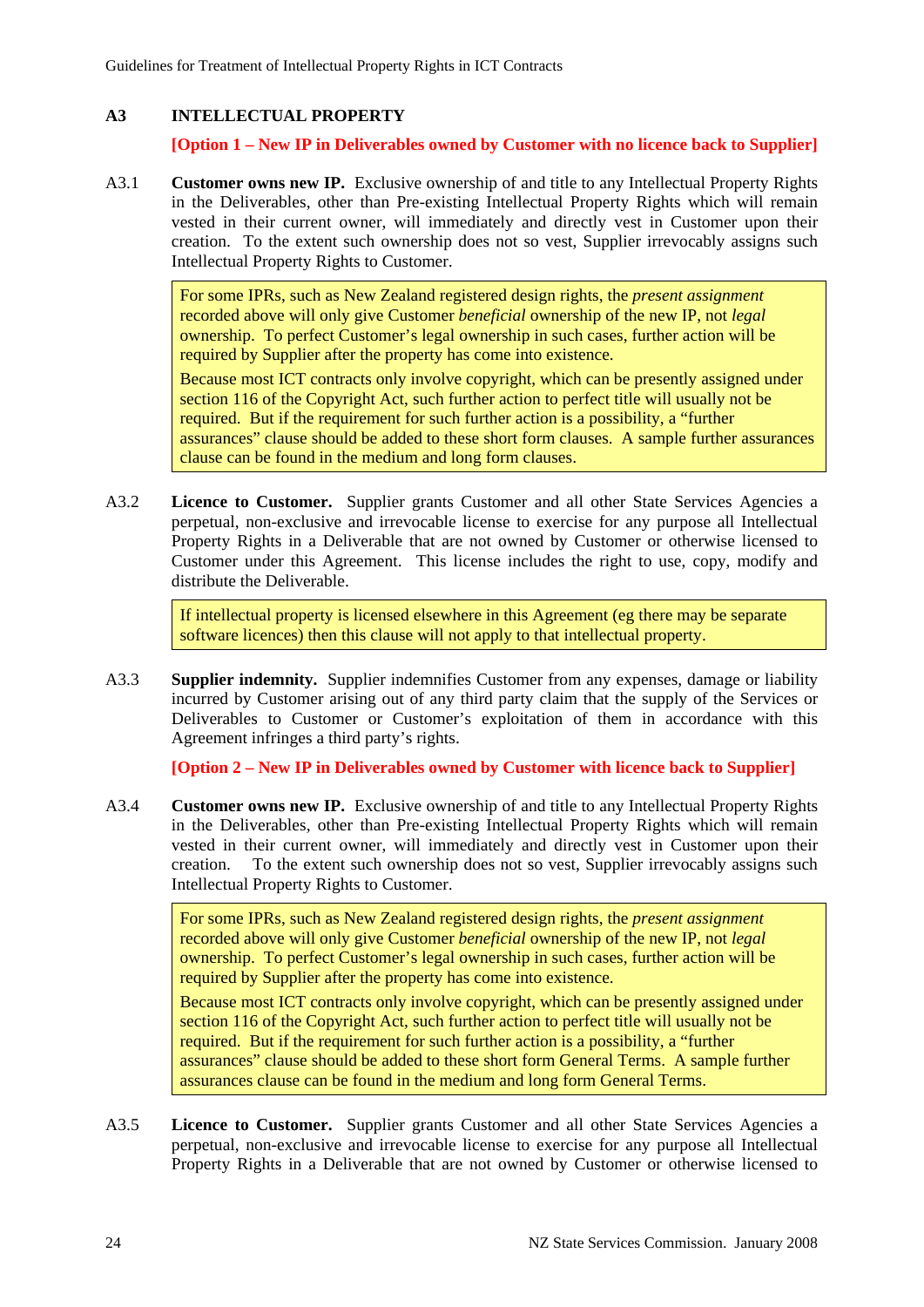Customer under this Agreement. This license includes the right to use, copy, modify and distribute the Deliverable.

Note that if intellectual property is licensed elsewhere in this Agreement (eg there may be separate software licences) then this clause will not apply to that intellectual property

A3.6 **Licence to Supplier.** Customer grants Supplier **[Option 1…**a non-exclusive**] [Option 2…**the sole**] [Option 3…**the exclusive**]** licence to exercise for commercial purposes all Intellectual Property Rights in a Deliverable that are owned by Customer. This licence is perpetual, **[Optional…**non-transferable, **]** irrevocable and fully paid-up (ie not subject to any licence fees, royalties or other charges). To the extent permitted by law, Customer disclaims all implied conditions, representations and warranties in relation to the licence.

> "**Non-exclusive**" means Customer may license other parties to commercialise the intellectual property and may commercialise it itself. "**Sole**" means Customer may not license any third party to commercialise the intellectual property, but may commercialise it itself. "**Exclusive**" means Customer may not commercialise the intellectual property itself or license a third party to do so. None of these licenses restricts Customer's ability to license third parties for non-commercial purposes.

A3.7 **Supplier indemnity.** Supplier indemnifies Customer from any expenses, damage or liability incurred by Customer in connection with any third party claim that the supply of the Services or Deliverables to Customer or Customer's exploitation of them infringes a third party's rights.

**[Option 3 – New IP in Deliverables owned by Supplier with licence back to Customer and other State Services Agencies]**

A3.8 **Supplier owns new IP.** Subject to clause A2 (Confidentiality), exclusive ownership of and title to any Intellectual Property Rights in the Deliverables, other than Pre-existing Intellectual Property Rights which will remain vested in their current owner, will immediately and directly vest in Supplier upon their creation.

> If Supplier needs to use any of Customer's intellectual property on an ongoing basis, in order to commercialise the intellectual property it will own under this clause, consider a separate licence of that intellectual property from Customer to Supplier.

A3.9 **Licence to Customer.** Supplier grants Customer and all other State Services Agencies a perpetual, non-exclusive and irrevocable license to exercise for any non-commercial purpose all Intellectual Property Rights in a Deliverable that are not owned by Customer or otherwise licensed to Customer under this Agreement. This license includes the right, for Customer, other State Service Agencies and contractors on their behalf, to use, copy, modify and distribute the Deliverable.

> Note that if intellectual property is licensed elsewhere in this Agreement (eg there may be separate software licences) then this clause will not apply to that intellectual property.

A3.10 **Supplier indemnity.** Supplier indemnifies Customer from any expenses, damage or liability incurred by Customer in connection with any third party claim that the supply of the Services or Deliverables to Customer or Customer's exploitation of them infringes a third party's rights.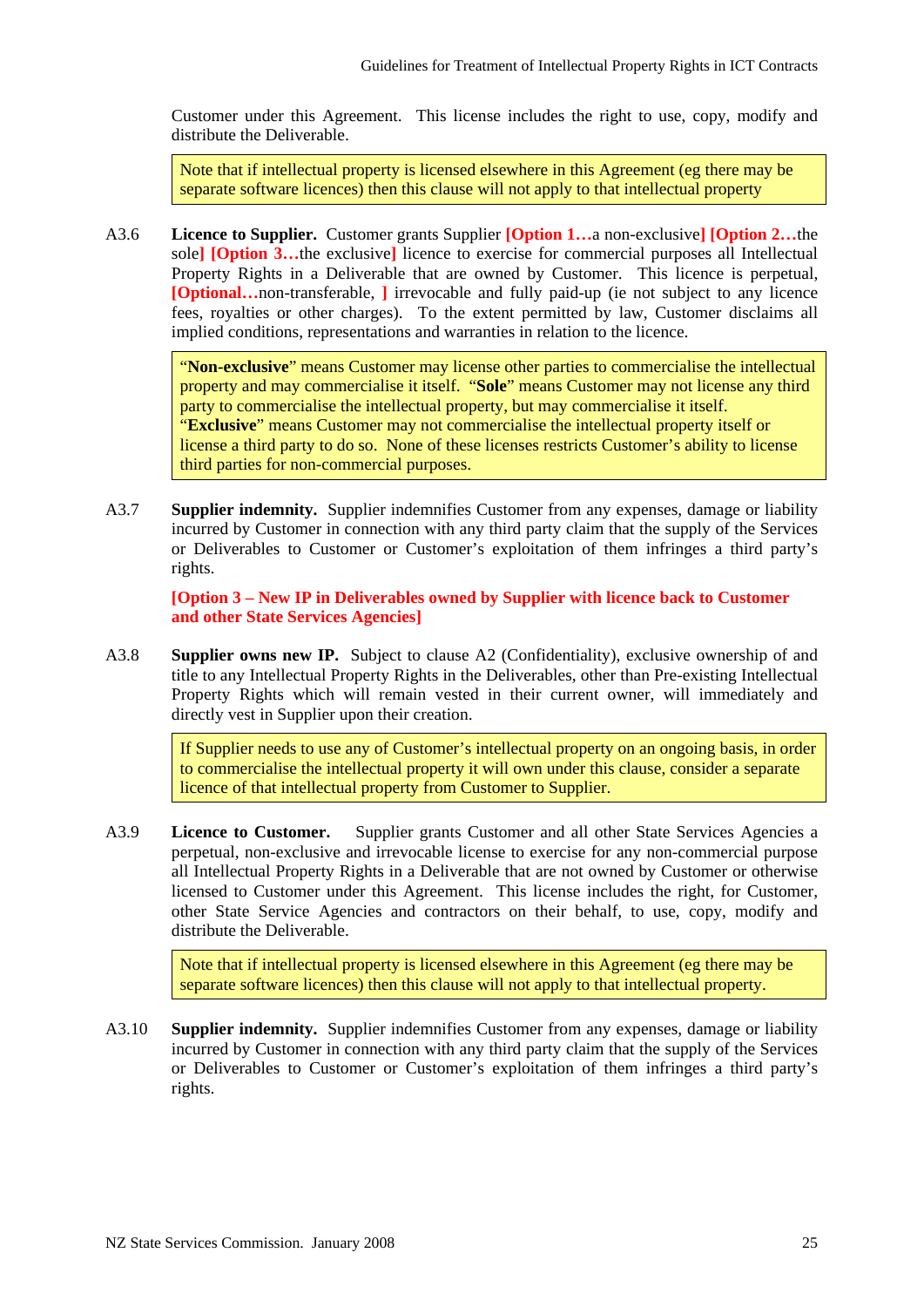## **PART B – MEDIUM FORM**

### **B1 DEFINITIONS**

- B1.1 In this Agreement, unless the context requires otherwise:
	- B1.1.1 *Deliverables* means all tangible and intangible property, including software, hardware, and documentation, provided or to be provided under this Agreement by or on behalf of Supplier, including [eg Purchased Product, Reports, etc].
	- B1.1.2 *Intellectual Property Rights* means any patents, trade marks, trade names, service marks, registered designs and all goodwill rights associated with such works, copyright, circuit layouts, domain names, symbols, logos and all other all intellectual property rights and interests in any jurisdiction.
	- B1.1.3 *Pre-existing Intellectual Property Rights* means Intellectual Property Rights developed prior to the date of this Agreement or outside the scope of this Agreement, but does not include later modifications, adaptations or additions to such Intellectual Property Rights.
	- B1.1.4 *Services* means the services provided or to be provided under this Agreement by or on behalf of [Supplier], including [eg the Managed Services, etc].
	- B1.1.5 *State Services Agency* means:
		- (a) any New Zealand public service and non-public service department;
		- (b) any Crown Entity under the Crown Entities Act 2004;
		- (c) any organisation listed on the Fourth Schedule to the Public Finance Act 1989; and
		- (d) the Reserve Bank of New Zealand.

### **B2 CONFIDENTIALITY**

- B2.1 **Confidentiality.** Each party (the recipient) will hold in confidence, and will not, other than for the purposes of this Agreement or to obtain the intended benefit of the Services, use or disclose to any third party any information in any form relating to the other party (the owner) which becomes known to or is created by the recipient in connection with this Agreement (*Confidential Information*), excluding any information to the extent the recipient can show the relevant information:
	- B2.1.1 may be used or disclosed as agreed by the owner;
	- B2.1.2 becomes public knowledge otherwise than by the other party's own disclosure;
	- B2.1.3 is already in the unrestricted possession of the recipient prior to disclosure;
	- B2.1.4 has been independently developed by the recipient (as evidenced by its records);
	- B2.1.5 is not intended to be confidential as evidenced by the owner's written agreement; or
	- B2.1.6 legally must be disclosed.
- B2.2 **Responsibility for third parties.** Each party will be liable for any use or disclosure of Confidential Information by any person in possession of Confidential Information through that party as if such use or disclosure was by that party.
- B2.3 **Publicity.** Supplier will not, without Customer's prior written consent which may be withheld, or granted on such conditions, as Customer determines:
	- B2.3.1 make any public statement in relation to this Agreement, including making press releases or naming Customer on any customer list; or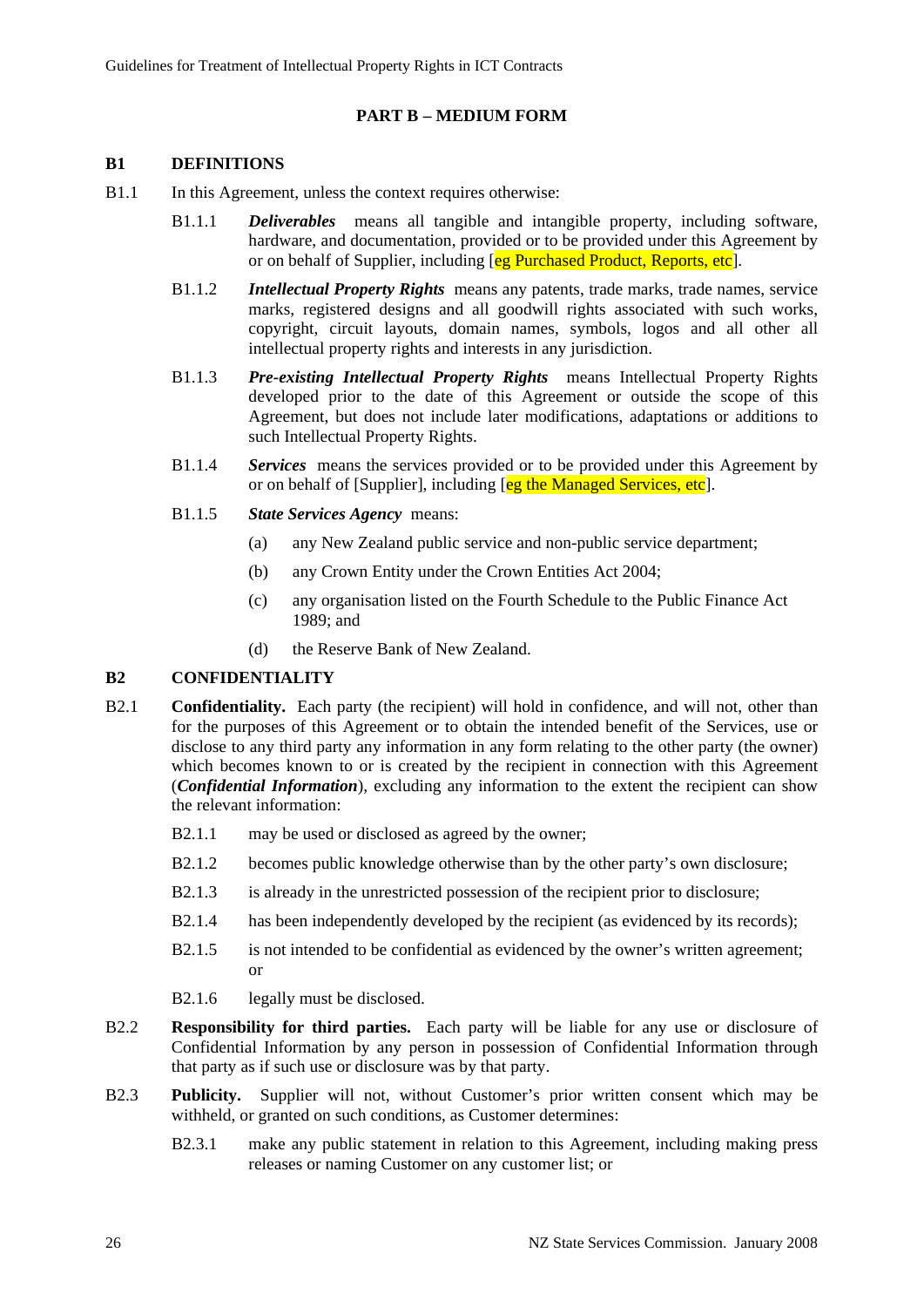- B2.3.2 offer any customer reference in relation to this Agreement.
- B2.4 **Official information.** Regardless of any other provision of this Agreement, Supplier acknowledges that its Confidential Information may be official information under the Official Information Act 1982 and, in accordance with that Act, such information may be released to the public.

Check that this adequately covers any known confidential information.

### **B3 INTELLECTUAL PROPERTY**

**[Option 1 – New IP in Deliverables owned by Customer with no licence back to Supplier]** 

B3.1 **Customer owns new IP.** Exclusive ownership of and title to any Intellectual Property Rights in the Deliverables, other than Pre-existing Intellectual Property Rights which will remain vested in their current owner, will immediately and directly vest in Customer upon their creation. To the extent such ownership does not so vest, Supplier irrevocably assigns such Intellectual Property Rights to Customer. Supplier will ensure all moral rights in such Intellectual Property Rights are waived before provision of the Deliverables to Customer.

> For some IPRs, such as New Zealand registered design rights, the *present assignment* recorded above will only give Customer *beneficial* ownership of the new IP, not *legal* ownership. To perfect Customer's legal ownership in such cases, further action will be required by Supplier after the property has come into existence. The requirement for Supplier to take that further action is contained in clause B4 (Further assurances).

B3.2 **Licence to Customer.** Supplier grants Customer and all other State Services Agencies a perpetual, non-exclusive and irrevocable license to exercise for any purpose all Intellectual Property Rights in a Deliverable that are not owned by Customer or otherwise licensed to Customer under this Agreement. This license includes the right to use, copy, modify and distribute the Deliverable. Each State Services Agency that is not a party to this Agreement is entitled to the benefit of and may enforce this licence as if it were a party to this Agreement. The parties may vary the terms of this license at any time by agreement in writing.

> If intellectual property is licensed elsewhere in this Agreement (eg there may be separate software licences) then this clause will not apply to that intellectual property.

- B3.3 **License to Supplier.** Customer grants Supplier a non-exclusive licence to exercise, only for the Term and to the extent necessary to provide the Services and Deliverables, all Intellectual Property Rights provided by or on behalf of Customer under this Agreement.
- B3.4 **Supplier warranty.** Supplier represents and warrants that:
	- B3.4.1 the exercise in accordance with this Agreement of any Intellectual Property Right vested in or licensed to Customer under this Agreement will not infringe the rights of any third party; and
	- B3.4.2 it has obtained and/or will make available to Customer all licences, clearances, consents and authorisations necessary for the use of the Services and Deliverables in accordance with this Agreement.
- B3.5 **Supplier indemnity.** Supplier indemnifies Customer from any expenses, damage or liability incurred by Customer arising out of any third party claim that the supply of the Services or Deliverables to Customer or Customer's exploitation of them in accordance with this Agreement infringes a third party's rights (each *a Claim*). In the event of any Claim, Customer will: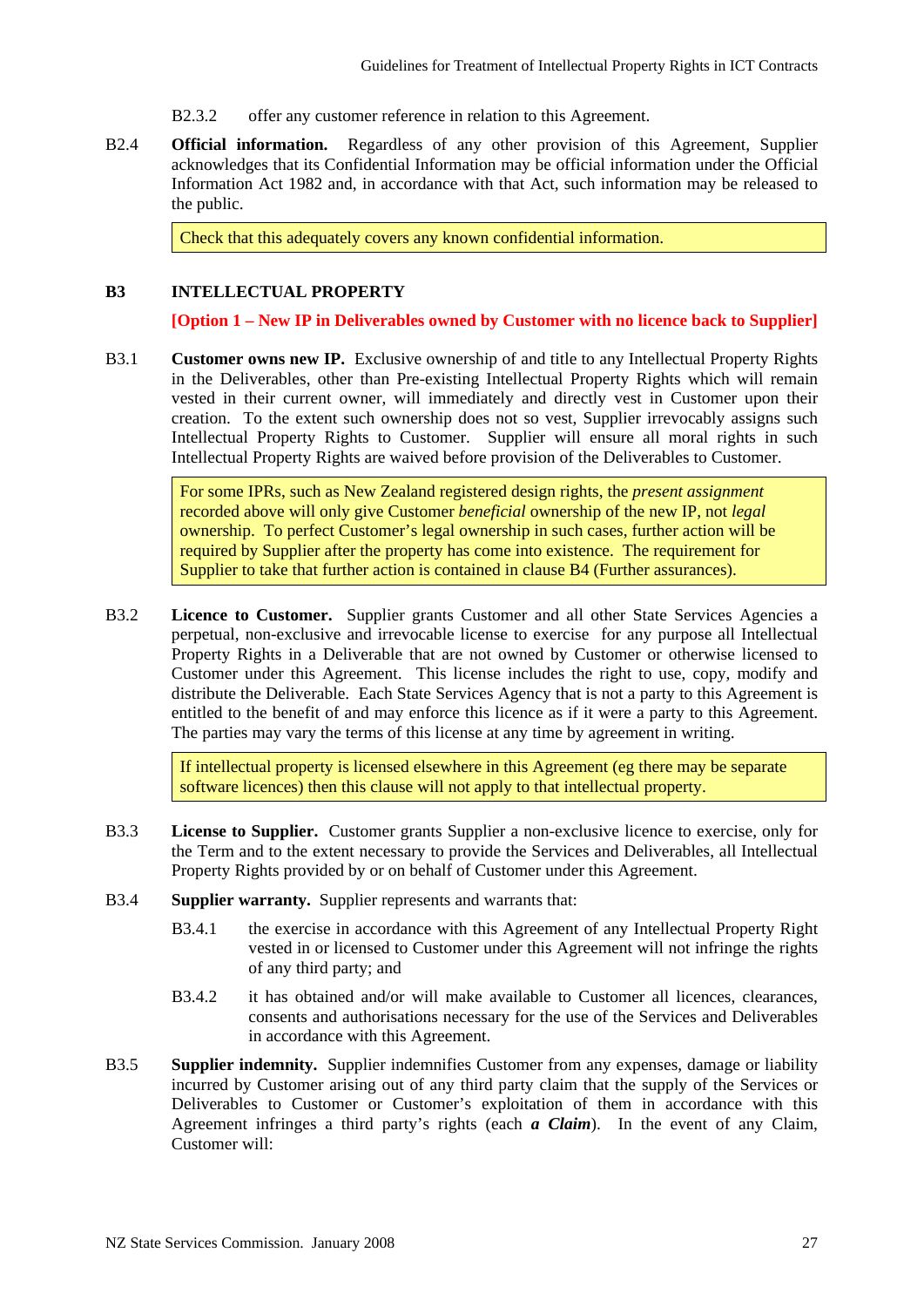- B3.5.1 promptly notify Supplier in writing of the Claim and not make any admission or purport to settle any Claim without Supplier's prior written consent, which will not be unreasonably withheld or delayed;
- B3.5.2 at Supplier's request and expense, allow Supplier to conduct and/or settle all negotiations and litigation resulting from the Claim, provided that Customer will be entitled to be represented at, and be consulted on, all such negotiations and litigation; and
- B3.5.3 at Supplier's request, provide reasonable assistance with such negotiations or litigation, and Supplier must reimburse Customer its fully loaded staff costs and expenses of so doing.

**[Option 2 – New IP in Deliverables owned by Customer with licence back to Supplier]** 

B3.6 **Customer owns new IP.** Exclusive ownership of and title to any Intellectual Property Rights in the Deliverables, other than Pre-existing Intellectual Property Rights which will remain vested in their current owner, will immediately and directly vest in Customer upon their creation. To the extent such ownership does not so vest, Supplier irrevocably assigns such Intellectual Property Rights to Customer. Supplier will ensure all moral rights in such Intellectual Property Rights are waived before provision of the Deliverables to Customer.

> For some IPRs, such as New Zealand registered design rights, the *present assignment* recorded above will only give Customer *beneficial* ownership of the new IP, not *legal* ownership. To perfect Customer's legal ownership in such cases, further action will be required by Supplier after the property has come into existence. The requirement for Supplier to take that further action is contained in clause B4 (Further assurances).

B3.7 **Licence to Customer.** Supplier grants Customer and all other State Services Agencies a perpetual, non-exclusive and irrevocable license to exercise for any purpose all Intellectual Property Rights in a Deliverable that are not owned by Customer or otherwise licensed to Customer under this Agreement. This license includes the right to use, copy, modify and distribute the Deliverable. Each State Services Agency that is not a party to this Agreement is entitled to the benefit of and may enforce this licence as if it were a party to this Agreement. The parties may vary the terms of this license at any time by agreement in writing.

> If intellectual property is licensed elsewhere in this Agreement (eg there may be separate software licences) then this clause will not apply to that intellectual property

- B3.8 **License to Supplier.** Customer grants Supplier:
	- B3.8.1 a non-exclusive licence to exercise, only for the Term and to the extent necessary to provide the Services and Deliverables, all Intellectual Property Rights provided by or on behalf of Customer under this Agreement; and
	- B3.8.2 **[Option 1…**a non-exclusive**] [Option 2…**the sole**] [Option 3…**the exclusive**]** licence to exercise for commercial purposes all Intellectual Property Rights in a Deliverable that are owned by Customer. The licence is perpetual, **[Optional…**non-transferable, **]** irrevocable and fully paid-up (ie not subject to any licence fees, royalties or other charges). To the extent permitted by law, Customer disclaims all implied conditions, representations and warranties in relation to the licence.

"**Non-exclusive**" means Customer may license other parties to commercialise the intellectual property and may commercialise it itself. "**Sole**" means Customer may not license any third party to commercialise the intellectual property, but may commercialise it itself. "**Exclusive**" means Customer may not commercialise the intellectual property itself or license a third party to do so. None of these licenses restricts Customer's ability to license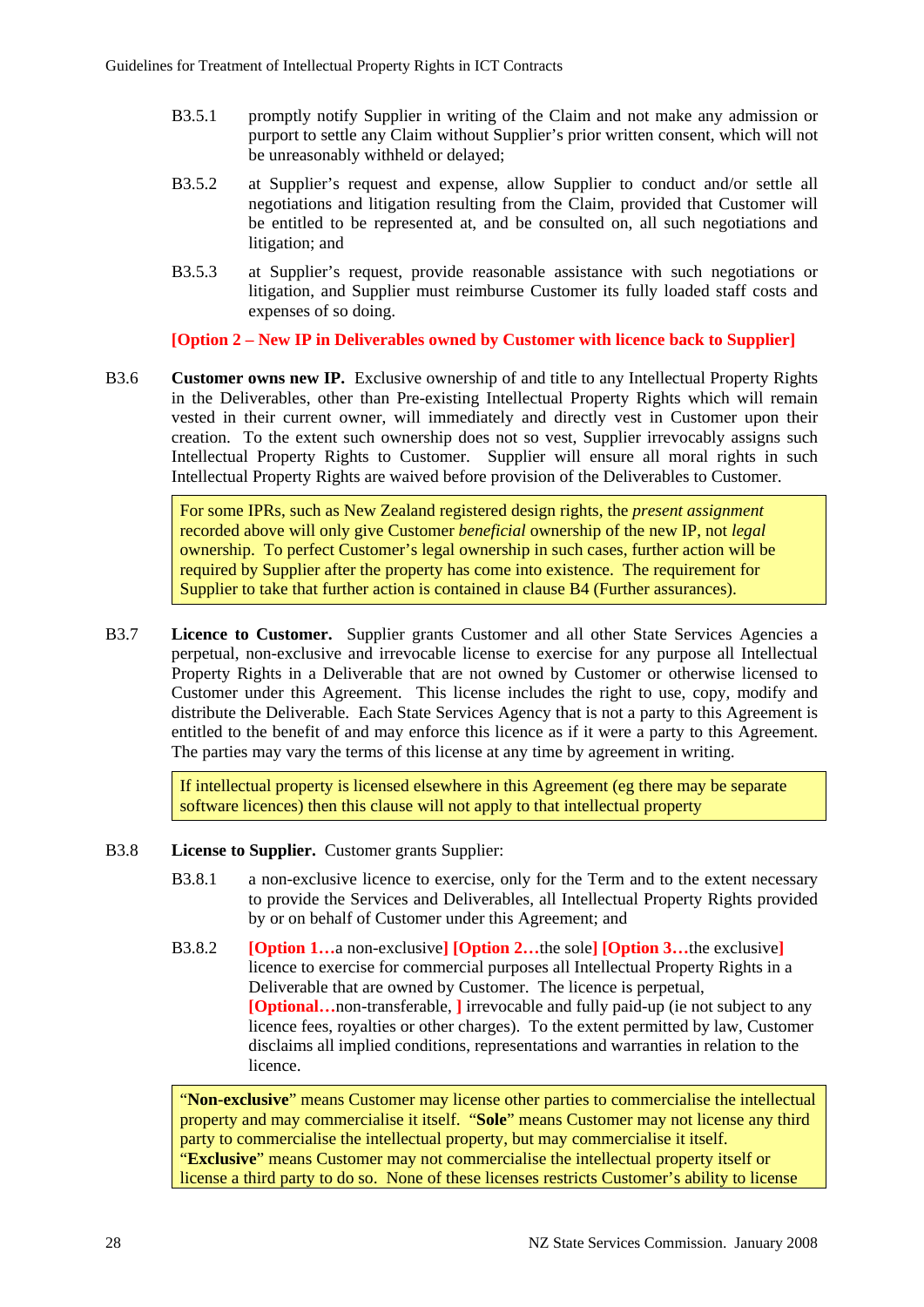third parties for non-commercial purposes.

- B3.9 **Supplier warranty.** Supplier represents and warrants that:
	- B3.9.1 the exercise in accordance with this Agreement of any Intellectual Property Right vested in or licensed to Customer under this Agreement will not infringe the rights of any third party; and
	- B3.9.2 it has obtained and/or will make available to Customer all licences, clearances, consents and authorisations necessary for the use of the Services and Deliverables in accordance with this Agreement.
- B3.10 **Supplier indemnity.** Supplier indemnifies Customer from any expenses, damage or liability incurred by Customer in connection with any third party claim that the supply of the Services or Deliverables to Customer or Customer's exploitation of them infringes a third party's rights (each *a Claim*). In the event of any Claim, Customer will:
	- B3.10.1 promptly notify Supplier in writing of the Claim and not make any admission or purport to settle any Claim without Supplier's prior written consent, which will not be unreasonably withheld or delayed;
	- B3.10.2 at Supplier's request and expense, allow Supplier to conduct and/or settle all negotiations and litigation resulting from the Claim, provided that Customer will be entitled to be represented at, and be consulted on, all such negotiations and litigation; and
	- B3.10.3 at Supplier's request, provide reasonable assistance with such negotiations or litigation, and Supplier must reimburse Customer its fully loaded staff costs and expenses of so doing.

**[Option 3 – New IP in Deliverables owned by Supplier with licence back to Customer and other State Services Agencies]**

- B3.11 **Supplier owns new IP.** Subject to clause B2 (Confidentiality), exclusive ownership of and title to any Intellectual Property Rights in the Deliverables, other than Pre-existing Intellectual Property Rights which will remain vested in their current owner, will immediately and directly vest in Supplier upon their creation. To the extent such ownership vests in the Customer, Customer irrevocably assigns such Intellectual Property Rights to Supplier.
- B3.12 **Licence to Customer.** Supplier grants Customer and all other State Services Agencies a perpetual, non-exclusive and irrevocable license to exercise for any non-commercial purpose all Intellectual Property Rights in a Deliverable that are not owned by Customer or otherwise licensed to Customer under this Agreement. This license includes the right, for Customer, other State Service Agencies and contractors on their behalf, to use, copy, modify and distribute the Deliverable. Each State Services Agency that is not a party to this Agreement is entitled to the benefit of and may enforce this licence as if it were a party to this Agreement. The parties may vary the terms of this license at any time by agreement in writing.

If intellectual property is licensed elsewhere in this Agreement (eg there may be separate software licences) then this clause will not apply to that intellectual property

B3.13 **License to Supplier.** Customer grants Supplier a non-exclusive licence to exercise, only for the Term and to the extent necessary to provide the Services and Deliverables, all Intellectual Property Rights provided by or on behalf of Customer under this Agreement.

> If Supplier needs to use any of Customer's intellectual property on an ongoing basis, in order to commercialise the intellectual property it will own under this Agreement, consider a further licence of that intellectual property from Customer to Supplier.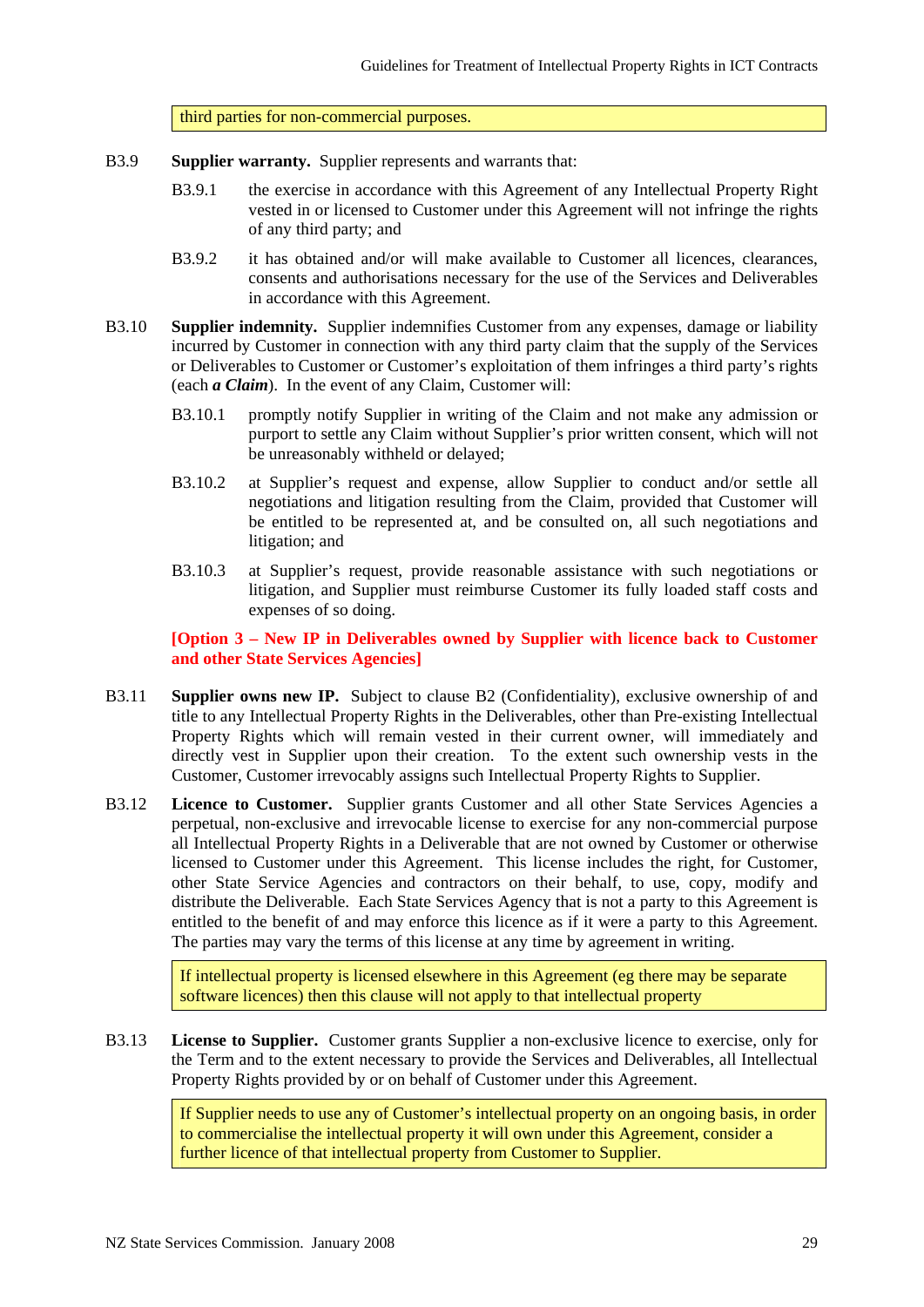- B3.14 **Supplier warranty.** Supplier represents and warrants that:
	- B3.14.1 the exercise in accordance with this Agreement of any Intellectual Property Right licensed to Customer under this Agreement will not infringe the rights of any third party; and
	- B3.14.2 it has obtained and/or will make available to Customer all licences, clearances, consents and authorisations necessary for the use of the Services and Deliverables in accordance with this Agreement.
- B3.15 **Supplier indemnity.** Supplier indemnifies Customer from any expenses, damage or liability incurred by Customer in connection with any third party claim that the supply of the Services or Deliverables to Customer or Customer's exploitation of them infringes a third party's rights (each *a Claim*). In the event of any Claim, Customer will:
	- B3.15.1 promptly notify Supplier in writing of the Claim and not make any admission or purport to settle any Claim without Supplier's prior written consent, which will not be unreasonably withheld or delayed;
	- B3.15.2 at Supplier's request and expense, allow Supplier to conduct and/or settle all negotiations and litigation resulting from the Claim, provided that Customer will be entitled to be represented at, and be consulted on, all such negotiations and litigation;
	- B3.15.3 at Supplier's request, provide reasonable assistance with such negotiations or litigation, and Supplier must reimburse Customer its fully loaded staff costs and expenses of so doing.

#### **B4 FURTHER ASSURANCES**

B4.1 Each party undertakes, at its own expense, to execute and deliver any document and to do all things as may reasonably be required in order to assist, in respect of matters within that party's control, the other party to obtain the full benefit of this Agreement according to its true intent **[Optional if Customer is to own any new IP...**, including assisting Customer to register as proprietor of, and to perfect Customer's title to, any Intellectual Property Right owned by Customer under this Agreement**]**.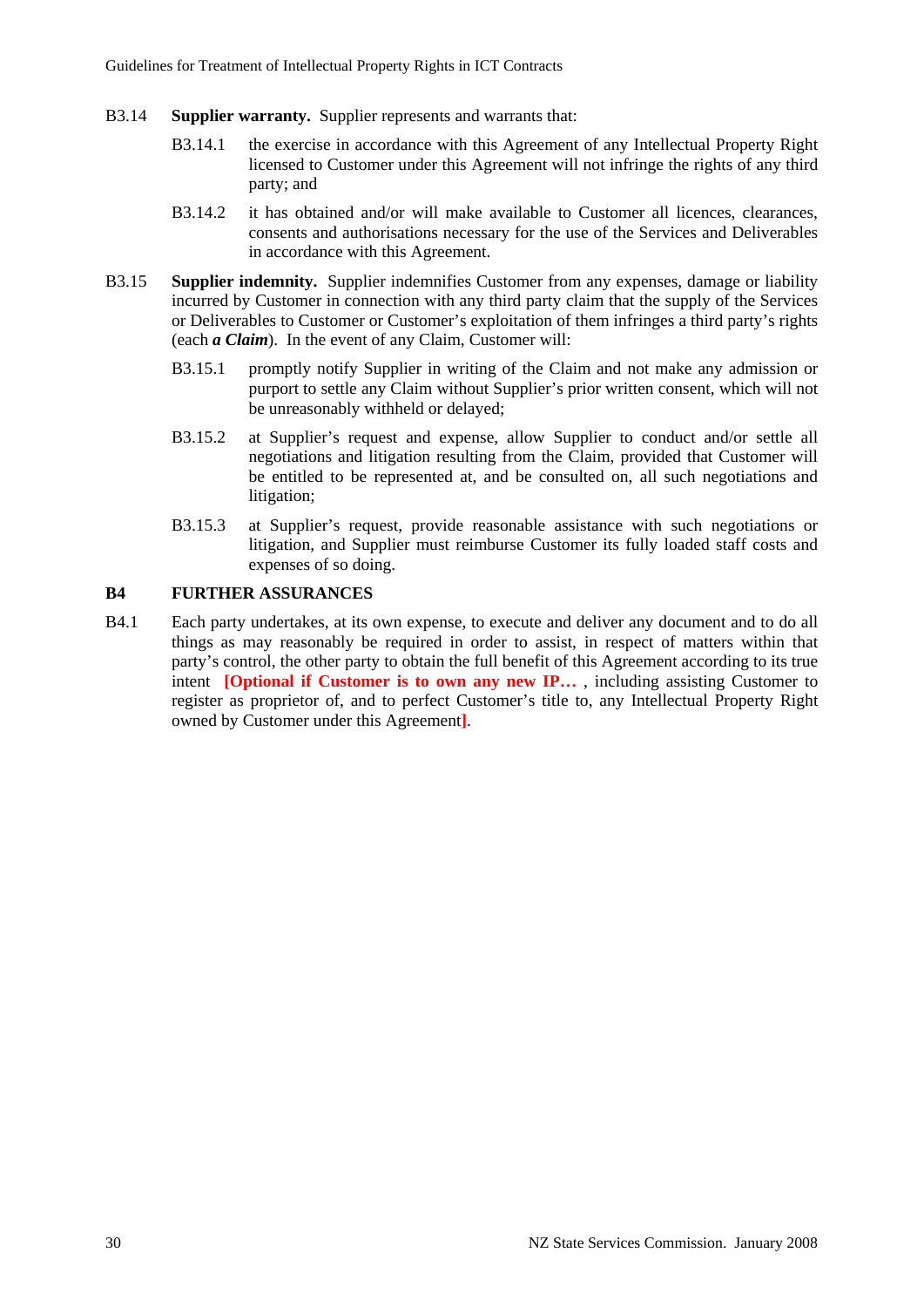## **PART C – LONG FORM**

### **C1 DEFINITIONS**

- C1.1 In this Agreement, unless the context requires otherwise:
	- C1.1.1 *Confidential Information* of a party means:
		- (a) in the case of Customer:
			- all electronic data stored in any computer of Customer; or
			- all information created by Supplier in connection with this Agreement;
		- (b) all information:
			- designated as "confidential", "commercial-in-confidence", "budget sensitive" or by some similar designation;
			- relating to the affairs of that party and, in the case of Customer, any other state, regional or local government body or agency; or
			- otherwise treated as confidential at law,

which is made available by that party, or otherwise obtained by or on behalf of the other party, under or in connection with this Agreement; or

- (c) all information developed, obtained or derived from that party's Confidential Information.
- C1.1.2 *Deliverables* means all tangible and intangible property, including software, hardware, and documentation, provided or to be provided under this Agreement by or on behalf of Supplier, including [eg Purchased Product, Licensed Software, Reports, etc<sup>[1]</sup>.
- C1.1.3 *Intellectual Property Rights* means copyright, trade mark, registered designs, patent, semiconductor or circuit layout rights, trade, business or company names, domain names, rights in inventions, rights in computer software, rights in databases, trade secrets, know-how, business processes, methodologies or tools, or other proprietary rights, whether registered or unregistered, and all equivalent rights and forms of protection anywhere in the world.
- C1.1.4 *Pre-existing Intellectual Property Rights* means Intellectual Property Rights developed prior to the date of this Agreement or outside the scope of this Agreement, but does not include later modifications, adaptations or additions to such Intellectual Property Rights.
- C1.1.5 *Services* means the services provided or to be provided under this Agreement by or on behalf of [Supplier], including [eg the Managed Services, etc].
- C1.1.6 *State Services Agency* means:
	- (a) any New Zealand public service and non-public service department;
	- (b) any Crown Entity under the Crown Entities Act 2004;
	- (c) any organisation listed on the Fourth Schedule to the Public Finance Act 1989;
	- (d) the Reserve Bank of New Zealand.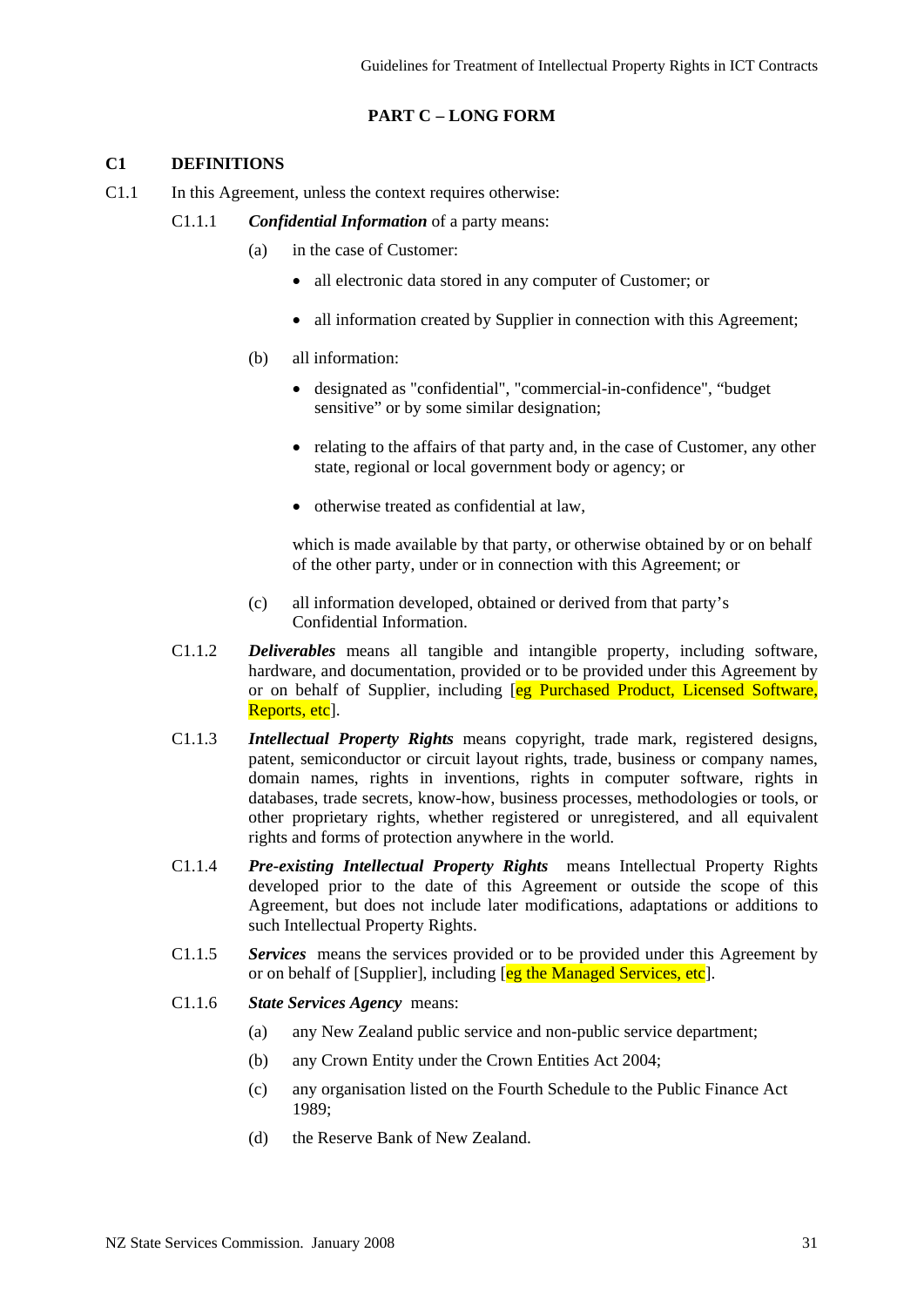## **C2 CONFIDENTIALITY**

- C2.1 **Restrictions.** Except to the extent set out in this clause C2 (Confidentiality) or otherwise expressly permitted in this Agreement, each party holding the other party's Confidential Information (*the Receiving Party*):
	- C2.1.1 will use the Confidential Information only for the purposes of this Agreement (which, in the case of use by Customer, will include obtaining the full benefit of this Agreement and all rights granted under it) or otherwise for the purpose for which it was disclosed by the other party;
	- C2.1.2 will keep the Confidential Information confidential and not, without first obtaining the written consent of the other party, disclose it to any third party or in the presence of any person other than its Personnel or advisors permitted under this clause C2 (Confidentiality);
	- C2.1.3 may disclose the Confidential Information to the Receiving Party's Personnel to the extent they need to know the Confidential Information for the purpose of this Agreement, provided that:
		- (a) the Personnel have been made aware of the need to keep such information confidential **[Optional, if likely to be complied with in practice…** and, if requested by the disclosing party, have agreed in writing to obligations of confidentiality and use that are no less protective of the Confidential Information than this clause C2 (Confidentiality)**]**
		- (b) the Receiving Party ensures that such Personnel comply with those obligations
		- (c) the Receiving Party is responsible for the acts and omissions of its Personnel in relation to the Confidential Information;
	- C2.1.4 may disclose the Confidential Information to its professional advisors only if such disclosure is necessary for the purposes of receiving professional advice and those professional advisors are subject to a duty of confidentiality that covers that information; and
	- C2.1.5 must take all action reasonably necessary to secure the Confidential Information against theft, loss or unauthorised disclosure.
- C2.2 **Exceptions.** A party is not required to comply with clause C2.1 (Restrictions) to the extent that the relevant Confidential Information is:
	- C2.2.1 already in its unrestricted possession, without an obligation of confidentiality, at the time of receipt of the Confidential Information;
	- C2.2.2 independently developed without the benefit or use of any other Confidential Information;
	- C2.2.3 generally known and available to the public through no fault of that party;
	- C2.2.4 disclosed to the party by a third party, who has the right to make such disclosure, without an obligation of confidentiality; or
	- C2.2.5 required to be disclosed by law or under the rules of any stock exchange.
- C2.3 **Intellectual Property not affected.** Nothing in this clause C2 (Confidentiality) will limit Customer in any way from exercising or enjoying any Intellectual Property Rights that it owns or that are, or are to be, licensed or granted to it by Supplier or any third party under or in relation to this Agreement.
- C2.4 **Publicity.** Supplier will not, without Customer's prior written consent which may be withheld, or granted on such conditions, as Customer determines: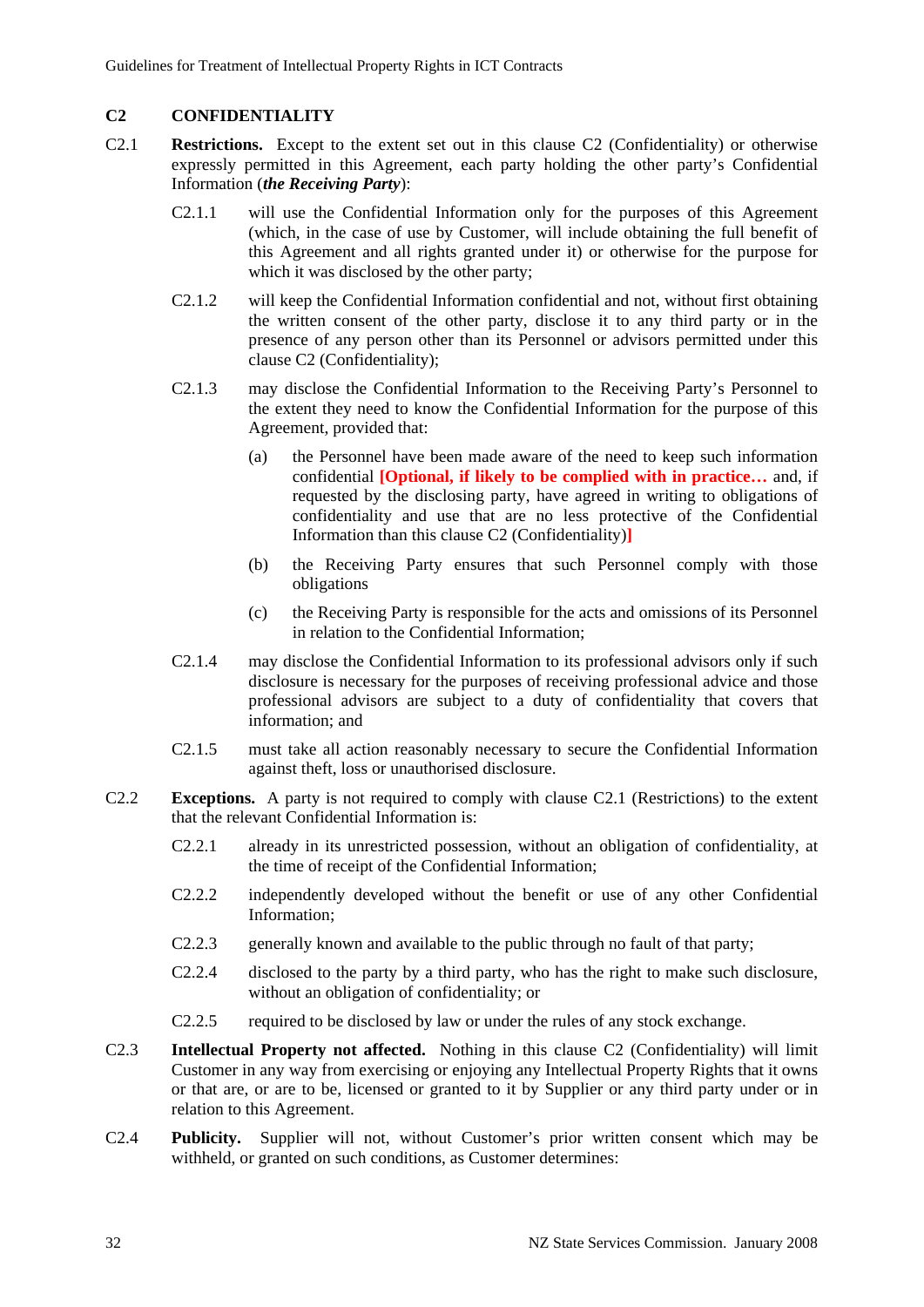- C2.4.1 make any public statement in relation to this Agreement, including making press releases or naming Customer on any customer list; or
- C2.4.2 offer any customer reference in relation to this Agreement.
- C2.5 **Official information.** Regardless of any other provision of this Agreement, Supplier acknowledges that its Confidential Information may be official information under the Official Information Act 1982 and, in accordance with that Act, such information may be released to the public.

Check that this adequately addresses any known confidential information.

### **C3 INTELLECTUAL PROPERTY**

**[Option 1 – New IP in Deliverables owned by Customer with no licence back to Supplier]** 

C3.1 **Customer owns new IP.** Exclusive ownership of and title to any Intellectual Property Rights in the Deliverables, other than Pre-existing Intellectual Property Rights which will remain vested in their current owner, will immediately and directly vest in Customer upon their creation. To the extent such ownership does not so vest, Supplier irrevocably assigns such Intellectual Property Rights to Customer. Supplier will ensure all moral rights in such Intellectual Property Rights are waived before provision of the Deliverables to Customer.

> For some IPRs, such as New Zealand registered design rights, the *present assignment* recorded above will only give Customer *beneficial* ownership of the new IP, not *legal* ownership. To perfect Customer's legal ownership in such cases, further action will be required by Supplier after the property has come into existence. The requirement for Supplier to take that further action is contained in clause **C4** (Further assurances).

C3.2 **Licence to Customer.** Supplier grants Customer and all other State Services Agencies a perpetual, non-exclusive and irrevocable license to exercise for any purpose all Intellectual Property Rights in a Deliverable that are not owned by Customer or otherwise licensed to Customer under this Agreement. This license includes the right to use, copy, modify and distribute the Deliverable. Each State Services Agency that is not a party to this Agreement is entitled to the benefit of and may enforce this licence as if it were a party to this Agreement. The parties may vary the terms of this license at any time by agreement in writing.

> If intellectual property is licensed elsewhere in this Agreement (eg there may be separate software licences) then this clause will not apply to that intellectual property

- C3.3 **License to Supplier.** Customer grants Supplier a non-exclusive licence to exercise, only for the Term and to the extent necessary to provide the Services and Deliverables, all Intellectual Property Rights provided by or on behalf of Customer under this Agreement.
- C3.4 **Supplier warranty.** Supplier represents and warrants that:
	- C3.4.1 it has full right and title to vest Intellectual Property Rights in Customer in accordance with clause C3.1 (Customer owns new IP);
	- C3.4.2 it is authorised to licence Intellectual Property Rights to Customer in accordance with clause C3.2 (License to Customer);
	- C3.4.3 the exercise in accordance with this Agreement of any Intellectual Property Right vested in or licensed to Customer under this Agreement will not infringe the rights of any third party; and
	- C3.4.4 it has obtained and/or will make available to Customer all licences, clearances, consents and authorisations necessary for the use of the Services and Deliverables in accordance with this Agreement.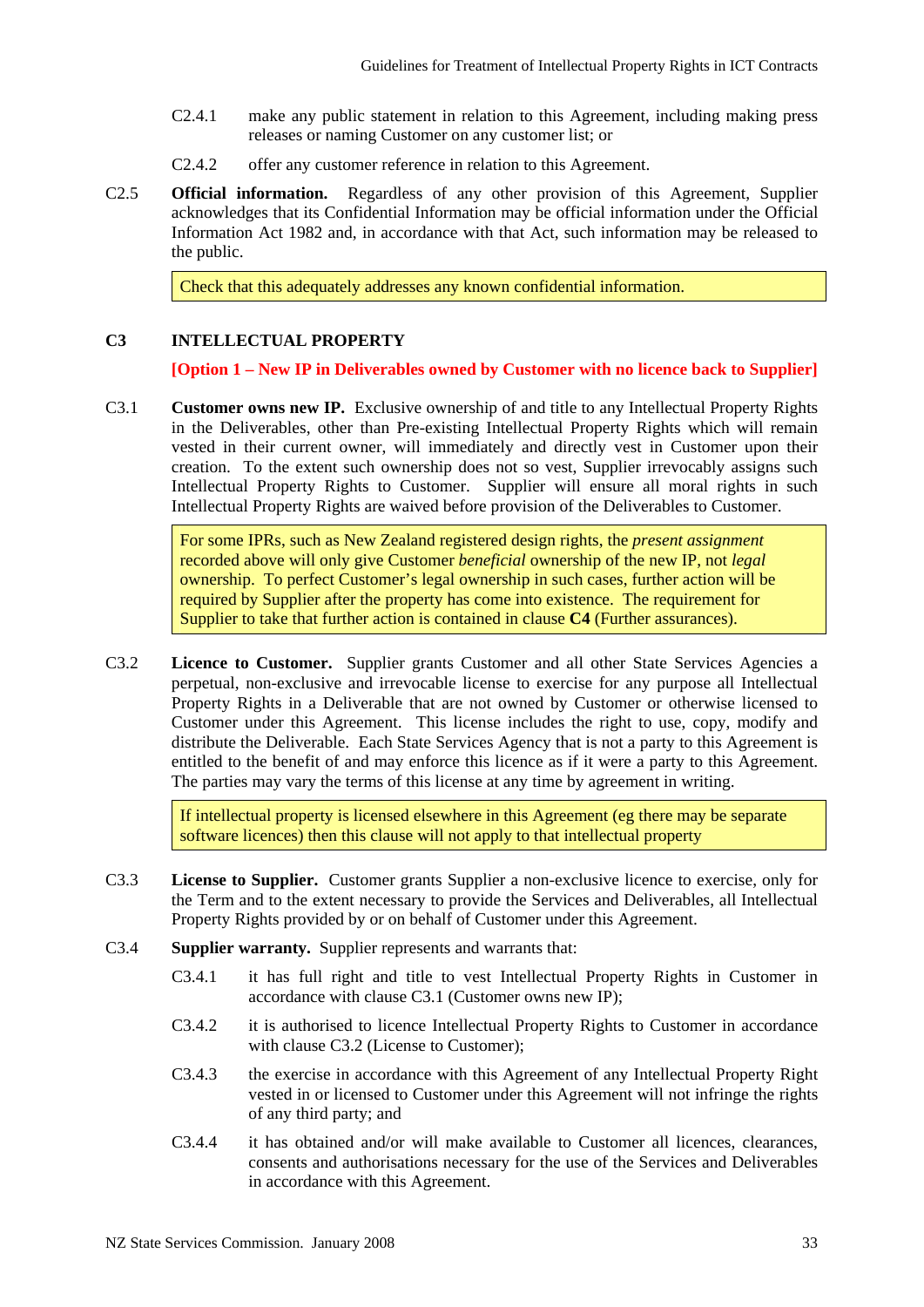- C3.5 **Supplier indemnity.** Supplier indemnifies Customer from any expenses, damage or liability incurred by Customer arising out of any third party claim that the supply of the Services or Deliverables to Customer or Customer's exploitation of them in accordance with this Agreement infringes a third party's rights (each *a Claim*). In the event of any Claim, Customer will:
	- C3.5.1 promptly notify Supplier in writing of the Claim and not make any admission or purport to settle any Claim without Supplier's prior written consent, which will not be unreasonably withheld or delayed;
	- C3.5.2 at Supplier's request and expense, allow Supplier to conduct and/or settle all negotiations and litigation resulting from the Claim, provided that Customer will be entitled to be represented at, and be consulted on, all such negotiations and litigation; and
	- C3.5.3 at Supplier's request, provide reasonable assistance with such negotiations or litigation, and Supplier must reimburse Customer its fully loaded staff costs and expenses of so doing.
- C3.6 **Customer's remedies.** If any Claim prevents or threatens to prevent the supply or exploitation of a Service or Deliverable then Supplier must, at the request of and at no cost to Customer:
	- C3.6.1 obtain for Customer the right to continue the supply or exploitation;
	- C3.6.2 modify the Service or Deliverable so it becomes non-infringing; or
	- C3.6.3 replace the Deliverable with another non-infringing item,

provided that Supplier must ensure that the remedy does not materially affect the Service or Deliverable or Customer's exploitation of it. Without prejudice to any right or remedy, Customer may terminate this Agreement if Supplier is unable to remedy the Claim in accordance with this clause within **[two months**] of Customer's request.

**[Option 2 – New IP in Deliverables owned by Customer with licence back to Supplier]** 

C3.7 **Customer owns new IP.** Exclusive ownership of and title to any Intellectual Property Rights in the Deliverables, other than Pre-existing Intellectual Property Rights which will remain vested in their current owner, will immediately and directly vest in Customer upon their creation. To the extent such ownership does not so vest, Supplier irrevocably assigns such Intellectual Property Rights to Customer. Supplier will ensure all moral rights in such Intellectual Property Rights are waived before provision of the Deliverables to Customer.

> For some IPRs, such as New Zealand registered design rights, the *present assignment* recorded above will only give Customer *beneficial* ownership of the new IP, not *legal* ownership. To perfect Customer's legal ownership in such cases, further action will be required by Supplier after the property has come into existence. The requirement for Supplier to take that further action is contained in clause **C4** (Further assurances).

C3.8 **Licence to Customer.** Supplier grants Customer and all other State Services Agencies a perpetual, non-exclusive and irrevocable license to exercise for any purpose all Intellectual Property Rights in a Deliverable that are not owned by Customer or otherwise licensed to Customer under this Agreement. This license includes the right to use, copy, modify and distribute the Deliverable. Each State Services Agency that is not a party to this Agreement is entitled to the benefit of and may enforce this licence as if it were a party to this Agreement. The parties may vary the terms of this license at any time by agreement in writing.

> If intellectual property is licensed elsewhere in this Agreement (eg there may be separate software licences) then this clause will not apply to that intellectual property.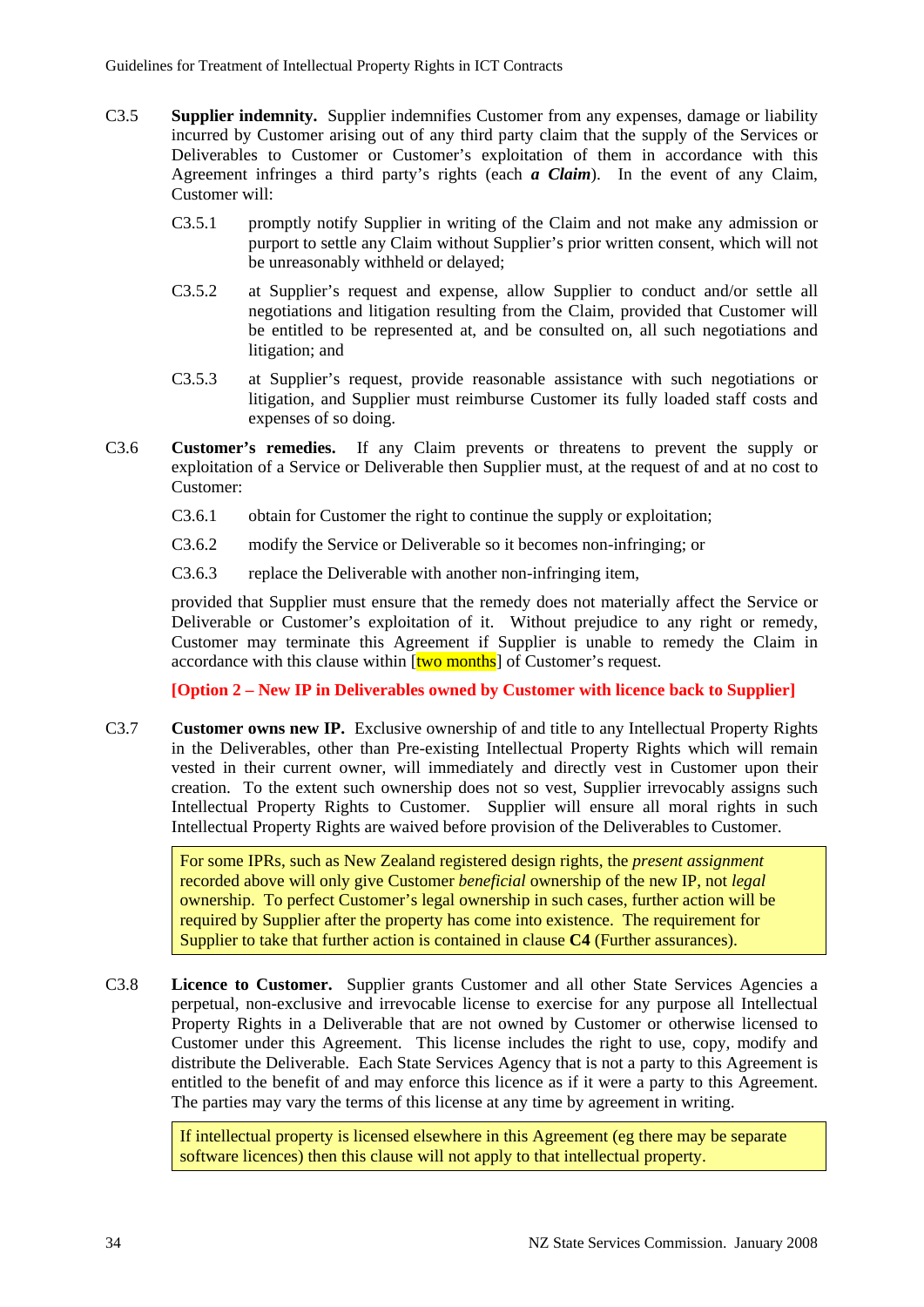### C3.9 **Licence to Supplier.** Customer grants Supplier

- C3.9.1 a non-exclusive licence to exercise, only for the Term and to the extent necessary to provide the Services and Deliverables, all Intellectual Property Rights provided by or on behalf of Customer under this Agreement
- C3.9.2 **[Option 1…**a non-exclusive**] [Option 2…**the sole**] [Option 3…**the exclusive**]** licence to exercise for commercial purposes all Intellectual Property Rights in a Deliverable that are owned by Customer. The licence is perpetual, **[Optional…**non-transferable, **]** irrevocable and fully paid-up (ie not subject to any licence fees, royalties or other charges). To the extent permitted by law, Customer disclaims all implied conditions, representations and warranties in relation to the licence.

 "**Non-exclusive**" means Customer may license other parties to commercialise the intellectual property and may commercialise it itself. "**Sole**" means Customer may not license any third party to commercialise the intellectual property, but may commercialise it itself. "**Exclusive**" means Customer may not commercialise the intellectual property itself or license a third party to do so. None of these licenses restricts Customer's ability to license third parties for non-commercial purposes.

- C3.10 **Supplier warranty.** Supplier represents and warrants that:
	- C3.10.1 it has full right and title to vest Intellectual Property Rights in Customer in accordance with clause C3.7 (Customer owns new IP);
	- C3.10.2 it is authorised to licence Intellectual Property Rights to Customer in accordance with clause C3.8 (License to Customer);
	- C3.10.3 the exercise in accordance with this Agreement of any Intellectual Property Right vested in or licensed to Customer under this Agreement will not infringe the rights of any third party; and
	- C3.10.4 it has obtained and/or will make available to Customer all licences, clearances, consents and authorisations necessary for the use of the Services and Deliverables in accordance with this Agreement.
- C3.11 **Supplier indemnity.** Supplier indemnifies Customer from any expenses, damage or liability incurred by Customer in connection with any third party claim that the supply of the Services or Deliverables to Customer or Customer's exploitation of them infringes a third party's rights (each *a Claim*). In the event of any Claim, Customer will:
	- C3.11.1 promptly notify Supplier in writing of the Claim and not make any admission or purport to settle any Claim without Supplier's prior written consent, which will not be unreasonably withheld or delayed;
	- C3.11.2 at Supplier's request and expense, allow Supplier to conduct and/or settle all negotiations and litigation resulting from the Claim, provided that Customer will be entitled to be represented at, and be consulted on, all such negotiations and litigation; and
	- C3.11.3 at Supplier's request, provide reasonable assistance with such negotiations or litigation, and Supplier must reimburse Customer its fully loaded staff costs and expenses of so doing.
- C3.12 **Customer's remedies.** If any Claim prevents or threatens to prevent the supply or exploitation of a Service or Deliverable then Supplier must, at the request of and at no cost to Customer:
	- C3.12.1 obtain for Customer the right to continue the supply or exploitation;
	- C3.12.2 modify the Service or Deliverable so it becomes non-infringing; or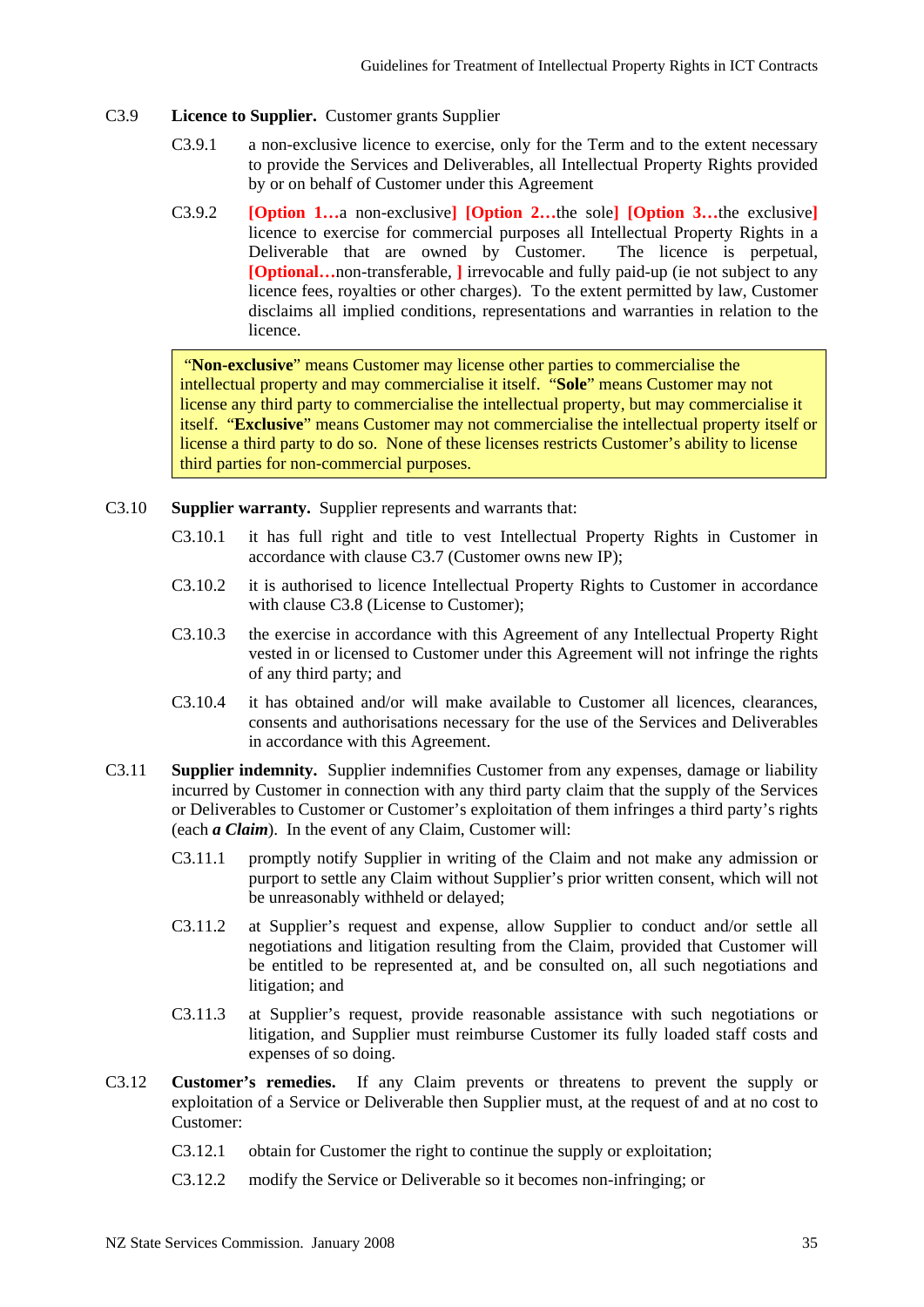C3.12.3 replace the Deliverable with another non-infringing item,

provided that Supplier must ensure that the remedy does not materially affect the Service or Deliverable or Customer's exploitation of it. Without prejudice to any right or remedy, Customer may terminate this Agreement if Supplier is unable to remedy the Claim in accordance with this clause within  $[two months]$  of Customer's request.

**[Option 3 – New IP in Deliverables owned by Supplier with licence back to Customer and other State Services Agencies]**

- C3.13 **Supplier owns new IP.** Subject to clause C2 (Confidentiality), exclusive ownership of and title to any Intellectual Property Rights in the Deliverables, other than Pre-existing Intellectual Property Rights which will remain vested in their current owner, will immediately and directly vest in Supplier upon their creation. To the extent such ownership vests in the Customer, Customer irrevocably assigns such Intellectual Property Rights to Supplier.
- C3.14 **Licence to Customer.** Supplier grants Customer and all other State Services Agencies a perpetual, non-exclusive and irrevocable license to exercise for any non-commercial purpose all Intellectual Property Rights in a Deliverable that are not owned by Customer or otherwise licensed to Customer under this Agreement. This license includes the right, for Customer, other State Service Agencies and contractors on their behalf, to use, copy, modify and distribute the Deliverable. Each State Services Agency that is not a party to this Agreement is entitled to the benefit of and may enforce this licence as if it were a party to this Agreement. The parties may vary the terms of this license at any time by agreement in writing.

If intellectual property is licensed elsewhere in this Agreement (eg there may be separate software licences) then this clause will not apply to that intellectual property.

C3.15 **License to Supplier.** Customer grants Supplier a non-exclusive licence to exercise, only for the Term and to the extent necessary to provide the Services and Deliverables, all Intellectual Property Rights provided by or on behalf of Customer under this Agreement.

> If Supplier needs to use any of Customer's intellectual property on an ongoing basis, in order to commercialise the intellectual property it will own under this Agreement, consider a further licence of that intellectual property from Customer to Supplier.

- C3.16 **Supplier warranty.** Supplier represents and warrants that:
	- C3.16.1 it is authorised to licence Intellectual Property Rights to Customer in accordance with clause C3.14 (License to Customer);
	- C3.16.2 the exercise in accordance with this Agreement of any Intellectual Property Right licensed to Customer under this Agreement will not infringe the rights of any third party; and
	- C3.16.3 it has obtained and/or will make available to Customer all licences, clearances, consents and authorisations necessary for the use of the Services and Deliverables in accordance with this Agreement.
- C3.17 **Supplier indemnity.** Supplier indemnifies Customer from any expenses, damage or liability incurred by Customer in connection with any third party claim that the supply of the Services or Deliverables to Customer or Customer's exploitation of them infringes a third party's rights (each *a Claim*). In the event of any Claim, Customer will:
	- C3.17.1 promptly notify Supplier in writing of the Claim and not make any admission or purport to settle any Claim without Supplier's prior written consent, which will not be unreasonably withheld or delayed;
	- C3.17.2 at Supplier's request and expense, allow Supplier to conduct and/or settle all negotiations and litigation resulting from the Claim, provided that Customer will